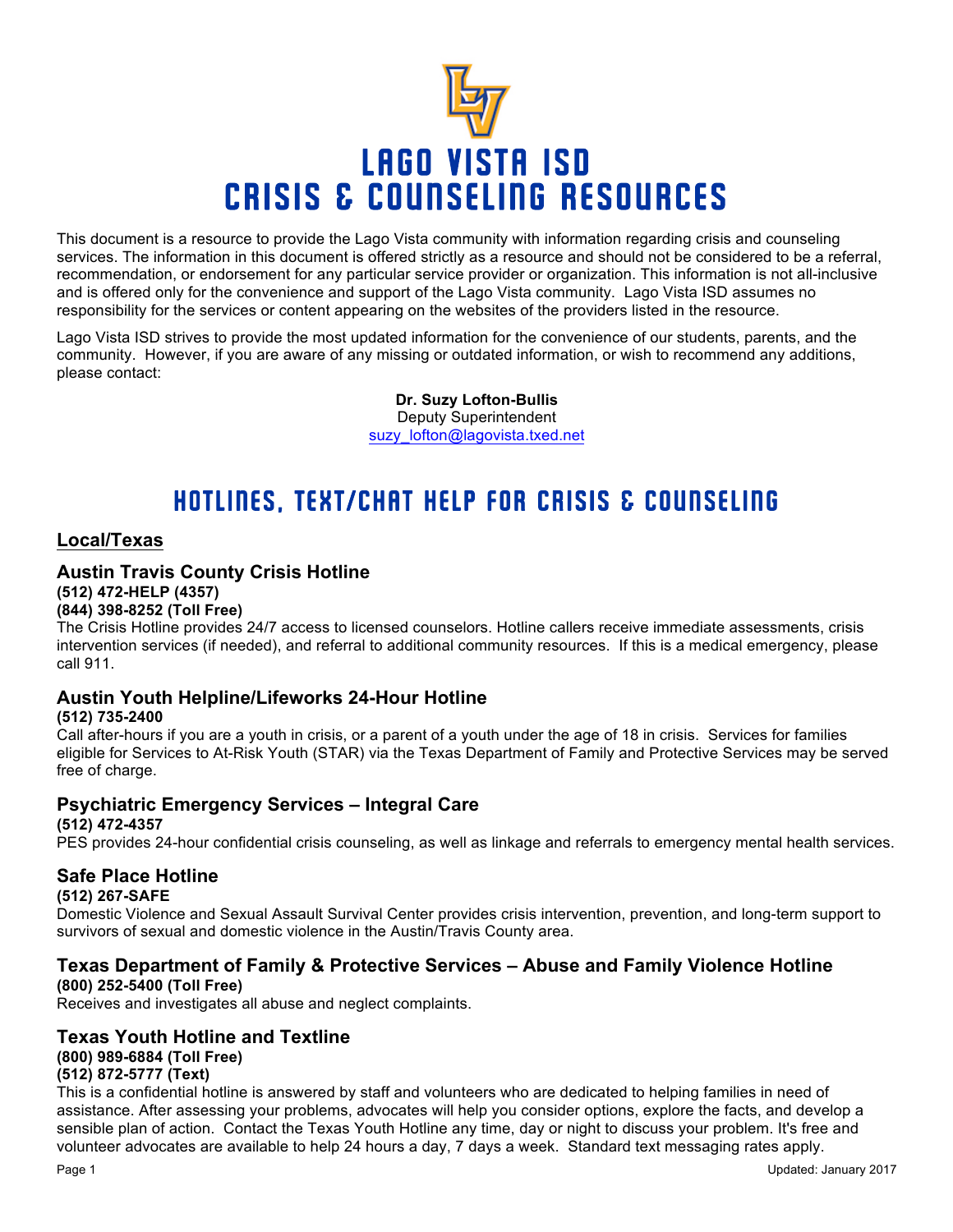# **National**

#### **Boys Town National Hotline (800) 448-3000 (Toll Free) Text VOICE to 20121**

The Boys Town National Hotline is open 24 hours a day, 365 days a year, and is staffed by specially trained Boys Town counselors. Open to all teens, male and female. Spanish-speaking counselors and translation services representing more than 140 languages are available, along with a TDD line (1-800-448-1833), which allows counselors to communicate with speech-impaired and deaf callers. Text messaging is a now available to teens who are uncomfortable making a phone call (Text VOICE to 20121). Standard text messaging rates apply. Instant messaging or "online chat" is also available to teens at yourlifeyourvoice.org. (Monday-Friday, 6pm-Midnight)

# **Covenant House Nineline**

#### **(800) 999-9999 (Toll Free)**

Talk to a counselor any time, day or night.

# **Crisis Textline**

#### **Text WELL to 741-741**

Text with a trained crisis counselor through Crisis Text Line. Anonymous, free emotional support available 24/7. To learn more visit http://www.crisistextline.org.

#### **ImAlive.Org Crisis Chat and Hotline**

#### **(800) 442-4673 (442-HOPE)**

http://www.imalive.org (M/TH 6-11:30pm, T/W/F 6-9:30pm)

Provide help and hope through online suicide crisis chat, suicide crisis hotlines, and other educational programs. It's free and confidential.

### **Lifeline Crisis Chat**

#### **(800) 273-8255 (24/7 – Toll Free)**

http://www.crisischat.org (Daily 1pm – 1am)

Lifeline Crisis Chat is a service of the National Suicide Prevention Lifeline in partnership with CONTACT USA. It is the first service of its kind where crisis centers across the United States have joined together to form one national chat network that can provide online emotional support, crisis intervention, and suicide prevention services.

# **National Hopeline Helpline**

#### **(800) SUICIDE or (800) 784-2433 (Toll Free)**

Callers to 1-800-SUICIDE reach an AAS-certified suicide crisis center whose staff is highly trained in de-escalating crises and in performing appropriate interventions, particularly if a suicide seems imminent. Crisis centers maintain resource lists for human resources and services in their areas of operation, which enables them to refer callers to mental health treatment and other services, as appropriate.

#### **National Suicide Prevention Lifeline**

#### **(800) 273-8255 (Toll Free)**

No matter what problems you are dealing with, you'll be connected to a skilled, trained counselor at a crisis center in your area, anytime 24/7.

#### **Poison Control Center**

**(800) 222-1222 (Toll Free)** 24-hour emergency service hotline for poison related assistance

#### **The TREVOR Project**

# **(866) 488-7386 (Toll Free)**

#### **Text TREVOR to (202) 304-1200**

Help for lesbian, gay, bisexual, transgender and questioning youth. Trained counselors are here to support you 24/7. If you are a young person in crisis, feeling suicidal, or in need of a safe and judgment-free place to talk. TrevorChat is a free, confidential and secure instant messaging service that provides live help to LGBTQ youth. Available 7 days a week (3:00 p.m. - 9:00 p.m. ET / 12:00 p.m. - 6:00 p.m. PT). TrevorText is a confidential and secure resource that provides live help for LGBTQ youth with a trained specialist, over text messages. Available on Fridays (4:00 p.m. - 8:00 p.m. ET / 1:00 p.m. - 5:00 p.m. PT). Text the word "Trevor" to 1-202-304-1200. Standard text messaging rates apply.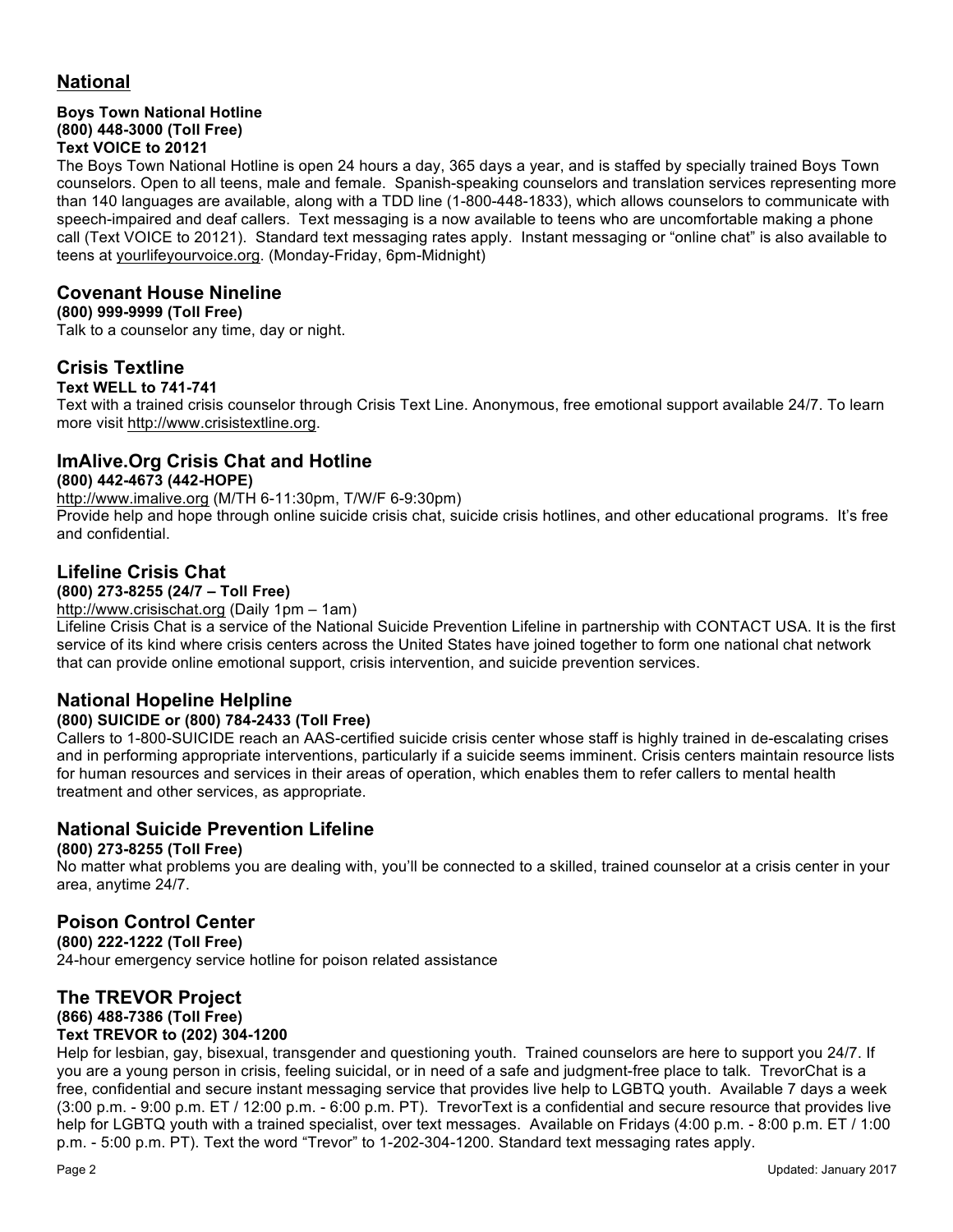#### **Youth America Hotline (877) 968-8454 (YOUTHLINE) (Toll Free)**

Provides counseling for teens by teens trained in peer-to-peer counseling.

# SOCIAL MEDIA RESOURCES FOR REPORTING SELF-HARM/SUICIDE CONCERNS

#### **Facebook**

https://www.facebook.com/help/contact/305410456169423

Anonymously report someone as suicidal on Facebook and a member of the Facebook's Safety Team will send the user an email with the Lifeline number and possibly a link to chat with a Lifeline Counselor.

#### **Instagram**

If you see a post that you feel might be related to self-harm or some kind of other mental health issue, you can flag the post to send an anonymous report. Every flagged post is reviewed by Instagram's team. If it agrees that it could be a threat of suicide or self-injury, the user who posted it will see a notification that says "Can we help?" with a message reading, "Someone saw one of your posts and thinks you might be going through a difficult time. If you need support, we'd like to help." This prompt also offers three options: "Talk to a friend," "Contact a helpline" and "Get tips and support." Instagram says it has partnerships with more than 40 different organizations around the world that specialize in offering support services to people who are contemplating suicide and other self harm.

#### **Twitter**

https://support.twitter.com/forms/suicideSelect "Self-Harm" to send an e-mail to Twitter reporting a suicidal user. Twitter will send the user a direct message with the Lifeline number.

#### **YouTube**

To report suicidal content, click on the flag icon under a video and select "harmful Dangerous Acts" and then "Suicide or Self-Injury." YouTube will then review the video and may send a message to the user with the Lifeline Number.

#### **Tumblr**

Write an e-mail to Tumblr about a suicidal user with as much information as possible including the URL of the Tumblr blog. A member of Tumblr's Safety Team will send the user an email with the Lifeline Number.

# LOCAL CRISIS & COUNSELING RESOURCES

#### **2-1-1 Texas/United Way Navigation Center**

#### **Dial 211**

#### **(512) 472-HELP**

Confidential and multilingual service available 24 hours a day, 7 days a week with trained knowledgeable staff who will help connect you with various community resources.

Website: http://www.unitedwaycapitalarea.org

#### **Austin Family Institute**

#### **(512) 329-6611**

This agency is a private practice group led by Michael Bishop, LMFT, and Liz Gentry, LMFT. They provide individual, marriage, and family counseling to children and adults. They also provide group services in some of the middle schools on anger management, divorce, and grief and loss. Offers sliding fee scale.

4407 Bee Caves Rd, Suite 320, Austin, TX

Website: http://www.austinfamilyinstitute.org/

# **Austin Center for Life Enrichment**

#### **(512) 451-9809**

This agency provides counseling for children, adults, and couples using a holistic approach. Sliding fee scale available. Some insurance accepted.

8705 Shoal Creek, Suite 101, Austin, TX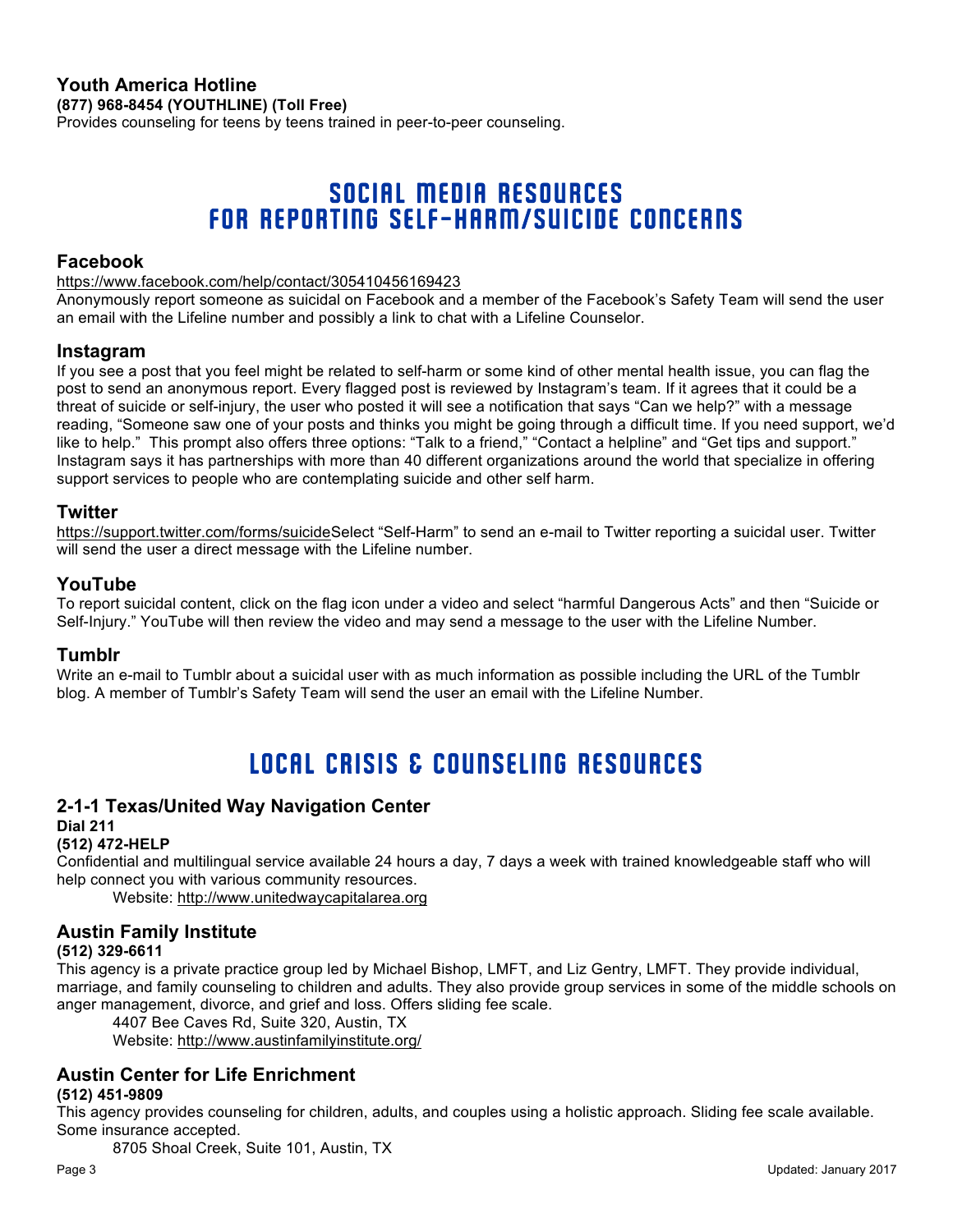#### **Austin LifeWorks Youth & Adult Counseling (512) 735-2100**

LifeWorks serves individuals, families, adults, or couples seeking in-office counseling, additional resources, and referrals for specialized care. Youth & Adult Counseling is offered on a sliding scale, ranging from \$25 - \$125/session. Website: http://www.lifeworksaustin.org/youth\_adult.html

#### **Austin Travis County Integral Care-Child & Family Mental Health Services (512) 472-4357**

Outpatient services include clinic, school and home-based counseling and skills training for youth and their families. During the initial intake assessment, a therapeutic treatment plan is established in collaboration with the youth and their guardians. Treatment plan options may include individual therapy, skills training, family counseling, psychiatric evaluation, medication services, medication education and routine case management services. Eligibility is reviewed and established at the time of initial intake evaluation for children 3-18 years of age experiencing serious mental health or substance use issues.

Website: http://www.integralcare.org/content/outpatient-services

### **Austin Travis County Integral Care - Psychiatric Emergency Services Clinic (512) 472-HELP (4357)**

PES is a walk-in psychiatric emergency service clinic open 24/7 and is staffed by licensed clinicians, psychiatrists, nurses, and qualified mental health professionals. PES provides psychiatric assessment, crisis intervention, linkage with resources, and physician services to children/youth and adults experiencing psychiatric distress. PES works like the 24/7 Crisis Hotline, in that it is where individuals can go for an initial assessment for services. PES staff works closely with other Integral Care programs, local emergency rooms, and the Crisis Intervention Teams (CIT) of Austin Police Department and Travis County Sheriff's Department. You can also visit Integral Care's 24/7 walk-in Psychiatric Emergency Services clinic:

Nadine L. Jay Bldg 56 East Ave, Austin, TX 78701 *Accessible through Capital Metro Bus Routes 17, 21, or 22* Website: http://www.integralcare.org/content/psychiatric-emergency-services-pes

# **Austin Travis County Integral Care (ATCIC) Mobile Crisis Outreach Team (MCOT) (512) 472-HELP (4357)**

Composed of medical and mental health professionals, MCOT responds immediately on-site where a psychiatric crisis is occurring. MCOT is available 24/7 and responds to calls from the home, school, street or clinic.

*Note: This resource is NOT for an immediate emergency, but rather for a crisis that is not an immediate threat; the team may take a couple of hours to get to you.*

Website: http://www.integralcare.org/content/mobile-crisis-outreach-team-mcot

# **Capital Area Counseling (CAC)**

#### **(512) 302-1000**

CAC provides psychological counseling for individual adults, couples, families, and children. Group therapy is also available. Sliding fee scale based on income. Low-cost, long-term therapy is available for individuals and couples over 16 years of age who are not in immediate crisis. Appointments are available 7 days a week, with evening appointments M-F.

2824 Real Street, Austin, TX 78722 Website: http://www.cacaustin.org

# **Capital Area Mental Health**

#### **(512) 302-1000**

This agency provides low-cost, no-session-limit counseling to individuals, couples, families, and groups. Sliding fee scale (\$8-\$30). No insurance.

1106 Clayton Lane, Suite 105, Austin, TX Website: http://www.camhc.org

# **For the Love of Christi (512) 467-2600**

Services are free to grieving people, for as long as they need them, and open to anyone ages 5 and up – regardless of nature of loss, income, or any other circumstances. Offer peer-based, loss-specific grief support groups for children, teens, and adults (i.e., loss of a child, spouse, or any other significant relationship). Groups are facilitated by extensively trained facilitators and supervised by a licensed social worker. Also offer special groups that serve victims and family members of violent crime and suicide.

Website: http://christicenter.org/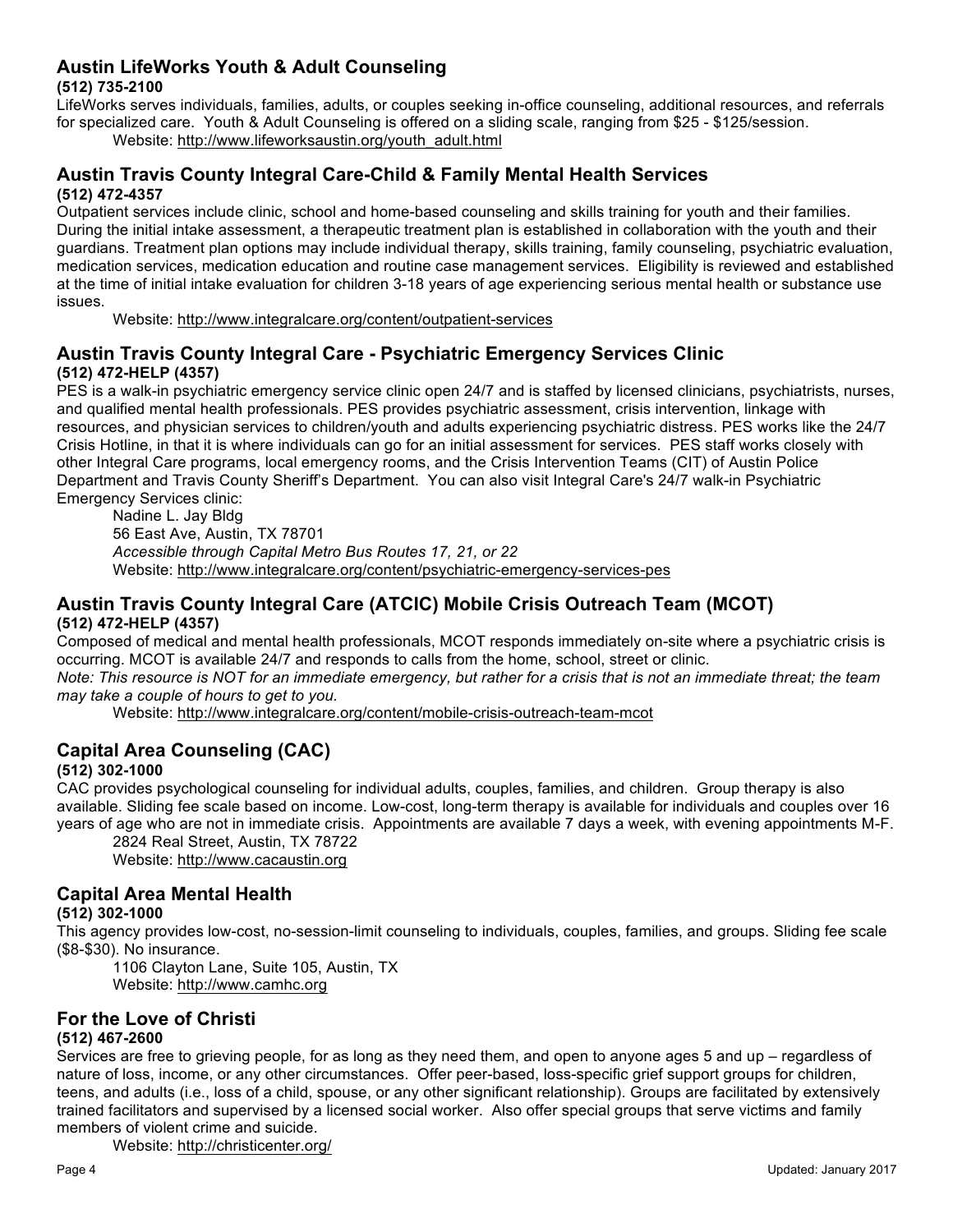#### **Hospice Austin (512) 342-4700**

This agency provides a variety of group counseling support services to address the needs of those dealing with grief and loss. Group fees: \$25 one time donation for 6-week group. Individual counseling is available free for Hospice Austin patients and their families; otherwise it is \$60 per session or on sliding fee scale. They also offer Camp Braveheart in the summer, which is a 3-day, 2-night camp for children ages 6 to 17 that have lost a loved one. The camp is free of charge.

4107 Spicewood Springs Rd, Suite 100, Austin, TX Website: http://www.hospiceaustin.org/

# **Integral Care of Austin/Travis County**

#### **(512) 447-4141**

Formerly MHMR - Mental Health/ Mental Rehabilitation services. Provides a variety of services addressing the metal health needs of children.

1430 Collier St, Austin, TX 78704 Website: http://www.integralcare.org

### **Intervention Services-Community Based Services**

#### **(512) 763-0478**

This agency provides outpatient psychotherapy for children, adolescents, adults, families, and couples. Also offers play therapy and group therapy. Sliding scale from \$0 (for those who are below 50% of the poverty level) \$12.50, \$18.75, \$25 to full fee. Accepts Medicare, Medicaid, private insurance, self-pay.

8731 Shoal Creek Blvd, Austin, TX and 605 E. University, Georgetown, TX Website: http://www.interventionservices.org

# **Jonestown Community Center – Travis County Health and Human Services and Veterans Service**

#### **(512) 854-1500**

On-staff social worker provides clinical case management services to any residents of Travis County who want to develop a plan and create change in their lives. All Travis County residents are eligible to receive social work services; however eligibility criteria do apply for financial assistance and other programs. Services include:

- One Time Rent/Mortgage Assistance
- Financial Assistance for Utilities
- Home Repairs and Energy Efficiency Home Repair
- Clothing Closet
- Case Management Services/Brief Counseling Services
- 18649 FM 1431 Ste. 6A, Jonestown, TX

Website: https://www.traviscountytx.gov/health-human-services/individuals-families/jonestown

# **LifeWorks**

#### **(512) 735-2400**

This agency provides free counseling to youths, ages 7-17, and their families who are experiencing conflict with truancy, family, school, law, abuse, crime, abandonment, or homelessness; individual adults who face stressful life challenges; and couples who experience conflict. Also assists those affected by family violence. The agency also offers an emergency shelter for adolescents.

8913 Collinfield Dr, Austin, TX 78758 Website: http://www.lifeworksaustin.org

# **My Healing Place**

#### **(512) 472-7878**

A non-profit organization focused on grief and trauma with the mission to assist children and adults as they move from loss to life, transforming their grief through therapy, support, education, training and consultation.

8401 Shoal Creek Blvd, Austin, TX 78757 Website: http://myhealingplace.org/

#### **NAMI (National Alliance for the Mentally Ill)**

#### **(512) 420-9810**

Information and referrals, support groups for those affected by mental illness. Website: http://www.namiaustin.org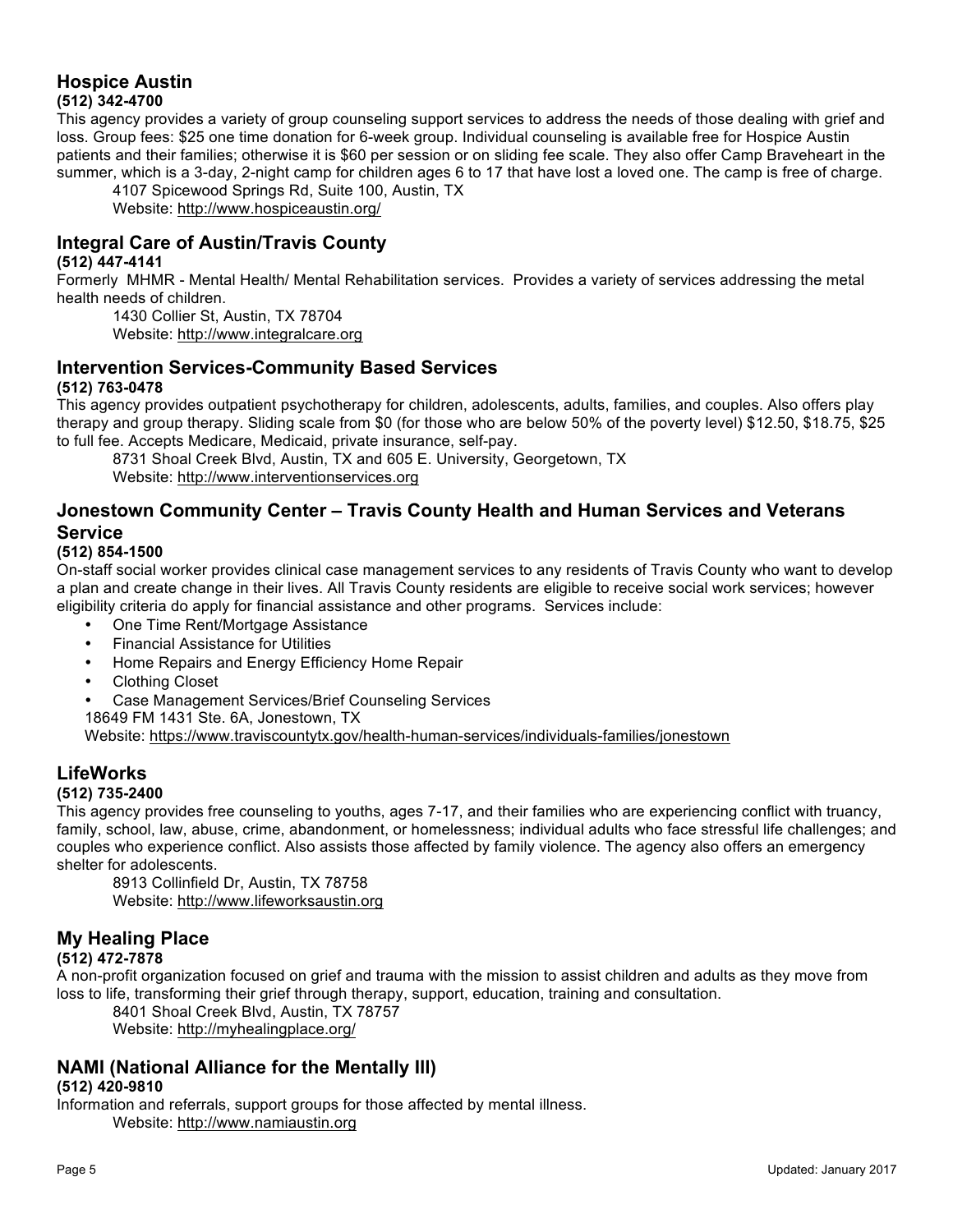#### **New Pathways, Inc. (512) 716-0001 TTY: (512) 716-0002**

Provides licensed, professional counseling to individuals, groups, and families for children, adolescents, and adults. Specialization is working with at-risk youth, juvenile offenders, and the special needs community, including the deaf and hard-of-hearing. Counseling available in American Sign Language. Ongoing counseling groups are offered. Offers sliding fee scale (\$8-\$72/hr); accepts self-pay, Medicare, Medicaid, and private insurance.

102 Old Bowman Rd., Suite C, Round Rock, TX Website: http://www.newpathwaystherapy.com/

#### **Safe Place**

#### **(512) 267-7233**

For survivors of sexual or domestic violence. Although immediate safety for survivors and their families is the first concern, SafePlace provides additional support for survivors during their healing process. This support can help survivors move beyond the violence and trauma. One of the most important ways that healing can occur is through counseling for survivors of sexual or domestic violence.

1401 Grove Blvd, Austin, TX 78741 Website: http://www.safeaustin.org/safeplace/

#### **Samaritan Center for Counseling and Pastoral Care**

**(512) 451-7337**

#### **(512) 451-7337**

Provides counseling to individuals, couples, and families. Counselors are trained in behavioral sciences and in spirituality; religious resources are available. Also provides "Children Caught in the Middle," a class for divorcing parents. Accepts Medicare and private insurance; scholarships available to those who are eligible; \$15 fee for intake appointment. 5425-A Burnet Road – (512) 451-7337

1420 Palm Valley Blvd, Round Rock, TX – (512) 451-7337 Website: http://www.samaritan-center.org

#### **STAR Health**

#### **(866) 218-8263 (Toll Free)**

Behavioral Health Services (IMH-Integrated Mental Health). STAR Health provides healthcare to children in the Texas foster care program. Superior HealthPlan (Superior) offers the services under a contract with the Texas Health and Human Services Commission (HHSC). Superior works with many doctors, clinics and hospitals to care for children in foster care. STAR Health members can get regular checkups, exams, primary care and specialist care when needed. Superior wants to help all children in foster care get well and stay well.

Website: https://www.fostercaretx.com/welcome-to-star-health/

# **Travis County Crisis Intervention Team (TCCIT)**

#### **(512) 854-3445**

The Travis County Sheriff's Office (TSCO) Crisis Intervention Team (CIT) is a group who is specifically trained to respond to persons in mental crisis. The Crisis intervention team has two primary purposes:

• Responding to emergency calls involving mental health consumers in a mental crisis

• Diverting consumers from the criminal justice system and connecting them with mental health services Website: https://www.tcsheriff.org/departments/law-enforcement/central/crt

# **Texas Inmate Families Association (TIFA)**

#### **(512) 371-0900**

Support and education of families affected by having a loved one in the Texas Criminal Justice System. Austin Chapter - 4430 Manchaca Rd, Austin, TX 78745 Website: http://www.tifa.org

#### **Waterloo Counseling**

#### **(512) 444-9922**

Support and provide services to gay, lesbian, bisexual, transgender, and questioning youth ages 12 to 19 in Austin and Central Texas. We offer peer support groups, counseling, educational programs, social activities and community outreach.

314 E Highland Mall Blvd #301, Austin, TX 78752 Website: http://www.waterloocounseling.org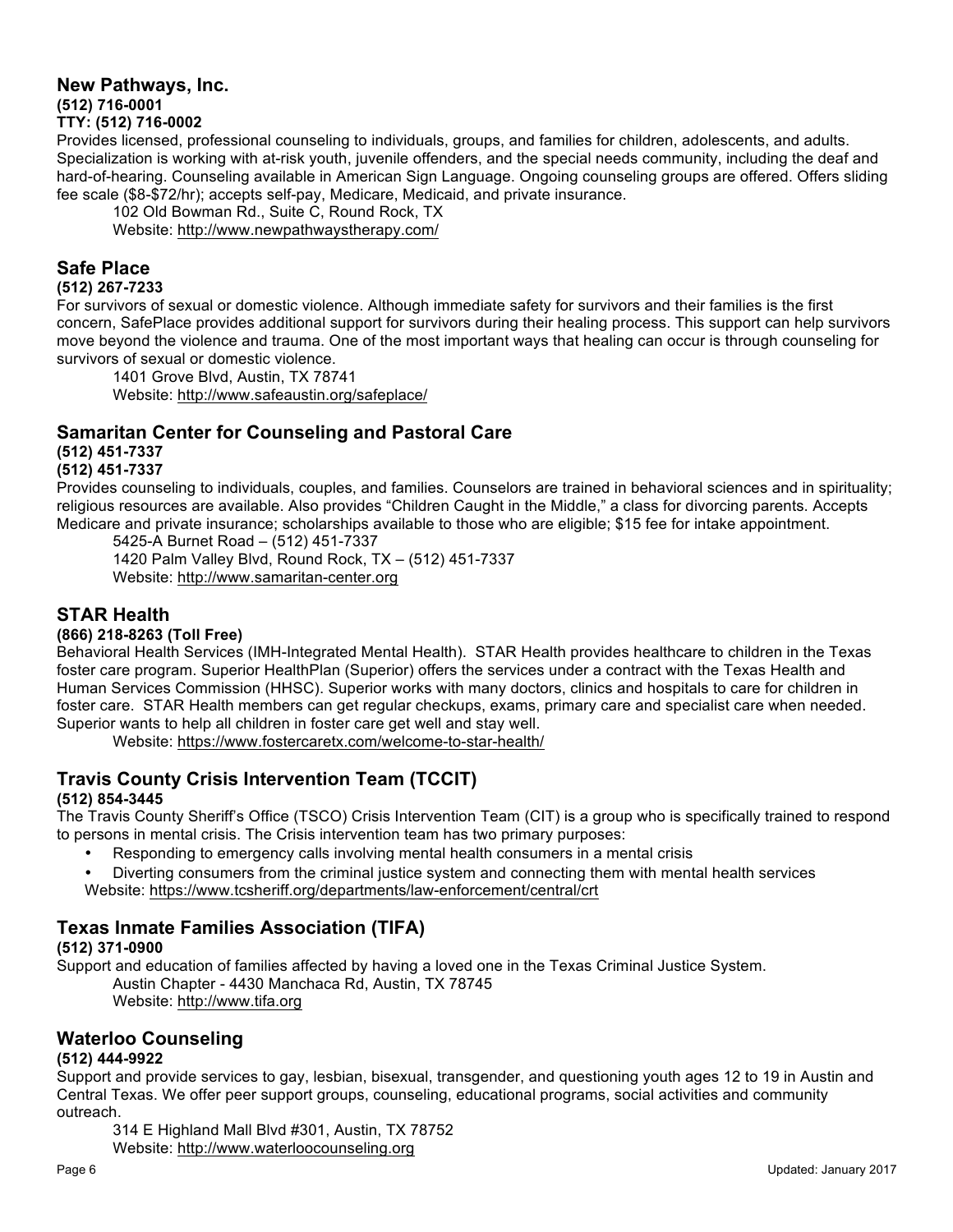# ADOLESCENT SUBSTANCE ABUSE RESOURCES

#### **ALATEEN Information Center**

#### **(512) 441-8591**

#### **(888) 287-2115**

Group support for families dealing with an alcoholic member. Call for locations. Teen and pre-teen programs available. 6301 Manchaca Road, Ste. F, Austin, TX 78745 Website: www.austinalanon.org

#### **Alcoholics Anonymous**

#### **(512) 444-0071**

Non-profit fellowship of individuals for whom alcohol has become a major problem. Recovering alcoholics attend group meeting at various locations.

1825 Fortview Road Suite #104 Austin, TX 78704

Website: http://www.austinaa.org

#### **Austin Drug & Alcohol Abuse Program - ADAAP (English or Spanish) (512) 454-8180**

Intensive outpatient program, 6-week program with one-year aftercare.

7801 N. Lamar Blvd., Building D #109, Austin, TX 78752 Website: http://www.adaap.com

#### **Austin Travis County Integral Care-Child & Family Mental Health Services (512) 472-4357**

Outpatient services include clinic, school and home-based counseling and skills training for youth and their families. During the initial intake assessment, a therapeutic treatment plan is established in collaboration with the youth and their guardians. Treatment plan options may include individual therapy, skills training, family counseling, psychiatric evaluation, medication services, medication education and routine case management services. Eligibility is reviewed and established at the time of initial intake evaluation for children 3-18 years of age experiencing serious mental health or substance use issues.

Website: http://www.integralcare.org/content/outpatient-services

# **Austin Recovery**

**(512) 697-8600 (800) 373-2081** Residential facility for chemically dependent women and men. 8402 Cross Park Dr., Austin, TX, 78754 Website: http://www.austinrecovery.org

# **Austin Travis County Integral Care – Adolescent Substance Abuse Outpatient Treatment Services**

#### **(512) 804-3101**

Adolescent Substance Use Outpatient Treatment Services provide comprehensive drug and alcohol education and services for adolescents and families of adolescents, age 13-18 who are experiencing substance use issues. During the initial intake assessment, an adolescent substance use treatment plan is established in collaboration with the youth and their legal guardian. Treatment plans include individual counseling, group therapy, family education, communication skills, conflict resolution, refusal skills training, relapse prevention and in-home counseling visits.

Monday – Friday flexible hours 825 E. Rundberg Ln, Austin, TX 78753 *Accessible by Capital Metro Transit Bus Route 10* Website: http://www.integralcare.org/content/adolescent-substance-use-outpatient-treatment-services

#### **Clean Investments Inc.**

#### **(512) 477-6690**

Provides outpatient substance abuse services and substance abuse assessments. Provides Level III intensive outpatient treatment and Level IV supportive outpatient treatment. Groups meet Monday - Friday at 5:30pm and 9:00pm. Accepts clients age 13 and older. Accepts Medicaid, self pay & contracts; self-pay varies: intensive program \$675/mo., supportive program \$75/month.

2406 Manor Rd, Austin, TX Website: http://www.cleaninvestmentsinc.com/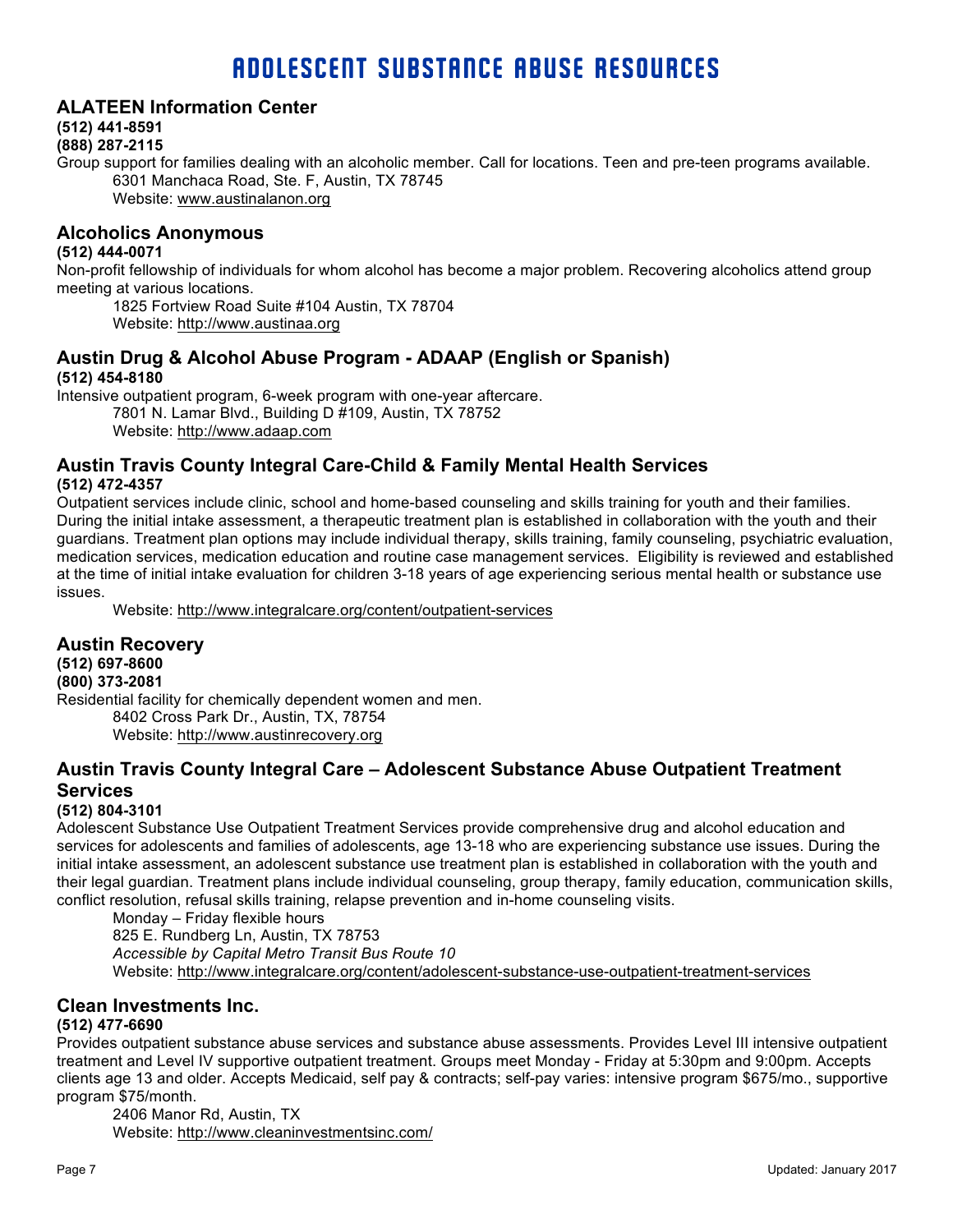# **Drug Free Texas Helpline**

**(877) 966-3784 (Toll Free)**

Confidential and 24/7 help for substance abuse. English/Spanish.

# **Federal Substance Abuse and Mental Health Services - Information and Treatment Referrals**

#### **(800) 662-4357 (Toll Free)**

Referrals to groups dealing w/substance addiction. Recorded message will give information regarding meetings or you can speak to an operator.

#### **Narcotics Anonymous**

#### **(512) 480-0004**

Non-profit fellowship of individuals for whom drugs had become a major problem. Recovering addicts group meetings. Various locations.

Website: http://www.ctana.org

# **OSAR—Outreach Screening and Referral**

#### **(800)-508-0834 (Toll Free)**

OSAR is a free service for individuals who feel that they have issues and/or problems with drugs and/or alcohol. OSAR will work with the individual, family and support system in helping to find the appropriate level of care in the community. They can provide confidential alcohol and drug screenings and assessments, crisis intervention, motivational counseling and brief intervention, education and support, help identify appropriate levels of care/service in the community and assist individuals in obtaining care/service in the community. OSAR is a free service for all Texas residents and serves the following counties: Travis, Williamson, Burnet, Bastrop, Caldwell, Lee, Fayette and Hays. For crisis intervention, call toll free 1-800-508-0834.

For information on treatment resources and for screenings and referrals call:

Austin: 56 East Ave, Austin, TX 78701 - (512) 703-1359 or (512) 703-1358

Round Rock: 1009 N. Georgetown Street, Round Rock, TX 78664 - (512) 244-8448 or (512) 244-8249 or (512) 244-8484

Website: http://www.bluebonnetmhmr.org

# **PDAP—Palmer Drug Abuse Program**

#### **(512) 927-0422**

PDAP provides free services to teenagers and young adults who seek and have a desire to live a life free from the effects of drugs and alcohol. Based on the 12 Step model, provides support and education for living a chemical free life. It is not necessary for a young person to be a chemical abuser to participate. Offers a Youth Group (Ages 15-20, younger students may be included based on maturity) every Monday and Thursday 7:00 to 8:00 pm at Riverbend Church Quad 1. Groups are highly supervised by PDAP staff to insure the safety of younger participants. Please visit the website to get the most up-to-date meeting locations. PDAP also offers a Parent Group every Monday and Thursday at the same locations. Parent groups are held at the same time and location (separate room) as the Youth Groups.

2000 Lipanes Trail, Austin, TX 78733 Website: http://www.pdapaustin.org/

# **Phoenix House-Phoenix Academy Admissions**

**(512) 440-0613 Ext. 4745**

# **(888) 839-3784 Toll-free (888-TEX-DRUG)**

Provides substance abuse services for teenagers, ages 13 to 16 ½. Includes residential treatment facility, day treatment program, and intensive outpatient treatment program. Residential facility provides 24-hour supervision, full academic program, individual and group counseling, and family groups. Program gives priority to pregnant teens. Accepts youth who are court-ordered to seek treatment. Youth must not have any history of arson, or sex offenses, and must have an IQ at or above 70. Fees: Assessments are free; other services: offers sliding scale to income eligible, may slide to \$0; accepts self-pay.

400 W. Live Oak St., Austin, TX. Website: http://www.phoenixhouse.org

# **Renaissance Chemical Dependency Intensive Program**

#### **(512) 452-0361**

Provides inpatient detox and outpatient treatment for people with problems with substance abuse. Includes individual, group and family counseling, and orientation to Alcoholics Anonymous and Al-Anon support groups. Fees vary by service; accepts private insurance and self-pay.

Seton Shoal Creek, 3501 Mills Ave. Website: http://www.seton.net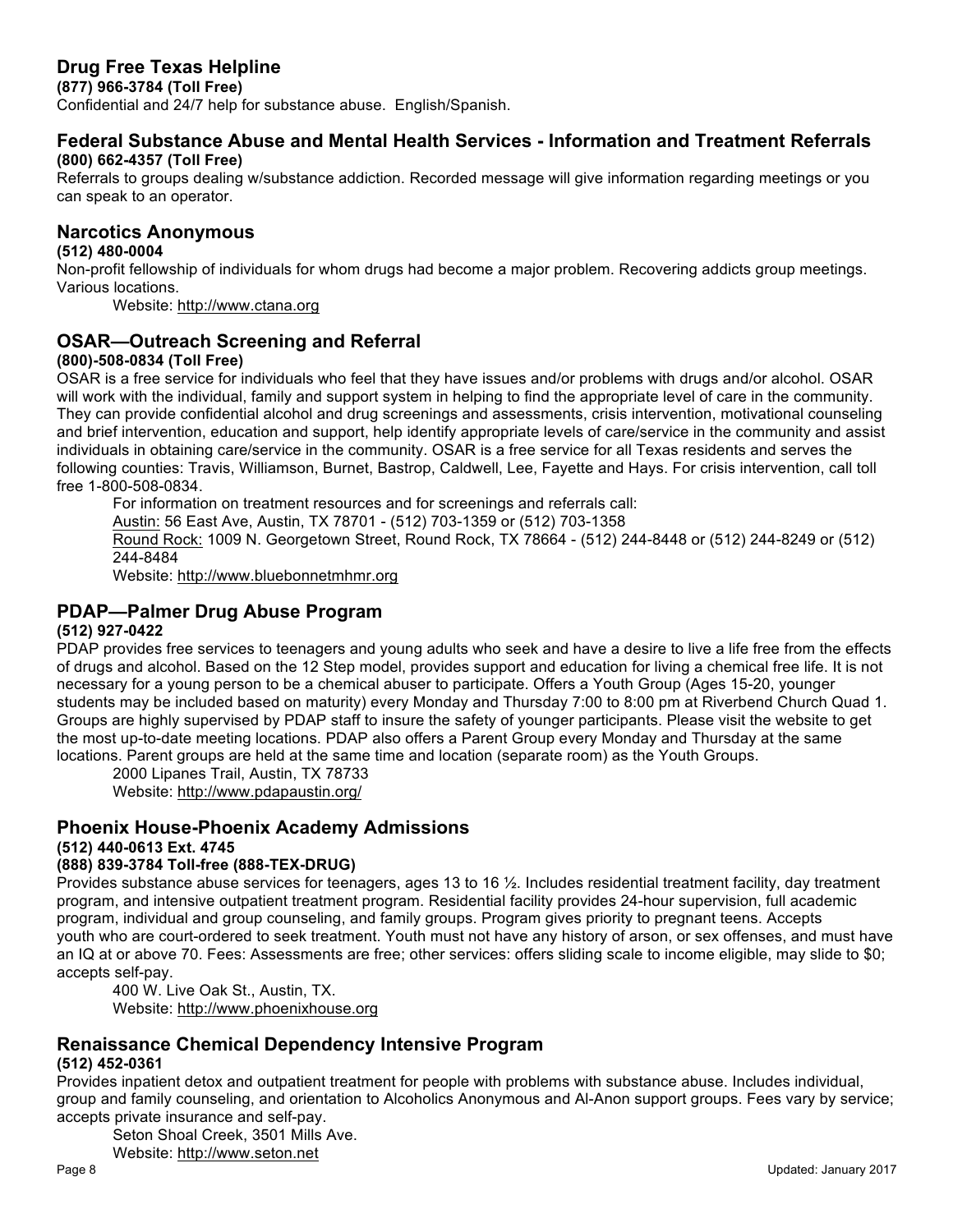# **Teen and Family Services Austin**

#### **(713) 464-3950**

A non-profit organization specifically designed to meet the needs of teenagers and families struggling to manage adolescent substance abuse. For more information or to schedule a free assessment of your youth, please call 713-464- 3950.

#### **Texas Department of State Health Services Mental Health and Substance Abuse Division (877) 966-3784 (Toll Free)**

To find substance abuse treatment services in your area, please call, toll free, 1-877-9-NO DRUG (1-877-966-3784) for immediate and confidential help, 24 hours a day, seven days a week.

Website: http://www.dshs.state.tx.us/mhsa

# IN-PATIENT/HOSPITALIZATION RESOURCES

#### **Austin Travis County Integral Care - The Inn (Mental Health and/or Substance Abuse; 18+) (512) 472-4357**

The Inn provides short-term community-based residential crisis treatment to adults who are residents of Travis County. The Inn is open 24/7 and is co-located with Psychiatric Emergency Services, Mobile Crisis Outreach Team, and the 24/7 Crisis Hotline. The Inn provides residential services, medication stabilization, around-the-clock nursing services, psychosocial rehabilitative skills training, case management and group treatment. The Inn is a sixteen-bed facility serving adults 18 years and older and works in close conjunction with other Integral Care programs, inpatient hospital programs, substance use service providers and other community providers.

Nadine L. Jay Bldg. 56 East Ave, Austin, TX 78701 *Take Capital Metro Transit Bus Routes 17, 21 or 22*  Website: http://www.integralcare.org/content/inn

#### **Austin Recovery (Substance Abuse)**

**(512) 697-8600 (800) 373-2081**

Residential facility for chemically dependent women and men. 8402 Cross Park Dr., Austin, TX 78754 Website: http://www.austinrecovery.org

# **Phoenix House (Substance Abuse) (512) 440-0613 Ext. 4745**

#### **(888) 839-3784 Toll-free (888-TEX-DRUG)**

Provides substance abuse services for teenagers, ages 13 to 16 ½. Includes residential treatment facility, day treatment program, and intensive outpatient treatment program. Residential facility provides 24-hour supervision, full academic program, individual and group counseling, and family groups. Program gives priority to pregnant teens. Accepts youth who are court-ordered to seek treatment. Youth must not have any history of arson, or sex offenses, and must have an IQ at or above 70. Fees: Assessments are free; other services: offers sliding scale to income eligible, may slide to \$0; accepts self-pay.

400 W. Live Oak St., Austin, TX Website: http://www.phoenixhouse.org

#### **Renaissance Chemical Dependency Intensive Program (Substance Abuse) (512) 452-0361**

#### Provides inpatient detox and outpatient treatment for people with problems with substance abuse. Includes individual, group and family counseling, and orientation to Alcoholics Anonymous and Al-Anon support groups. Fees vary by service; accepts private insurance and self-pay.

Seton Shoal Creek, 3501 Mills Ave, Austin, TX Website: http://www.seton.net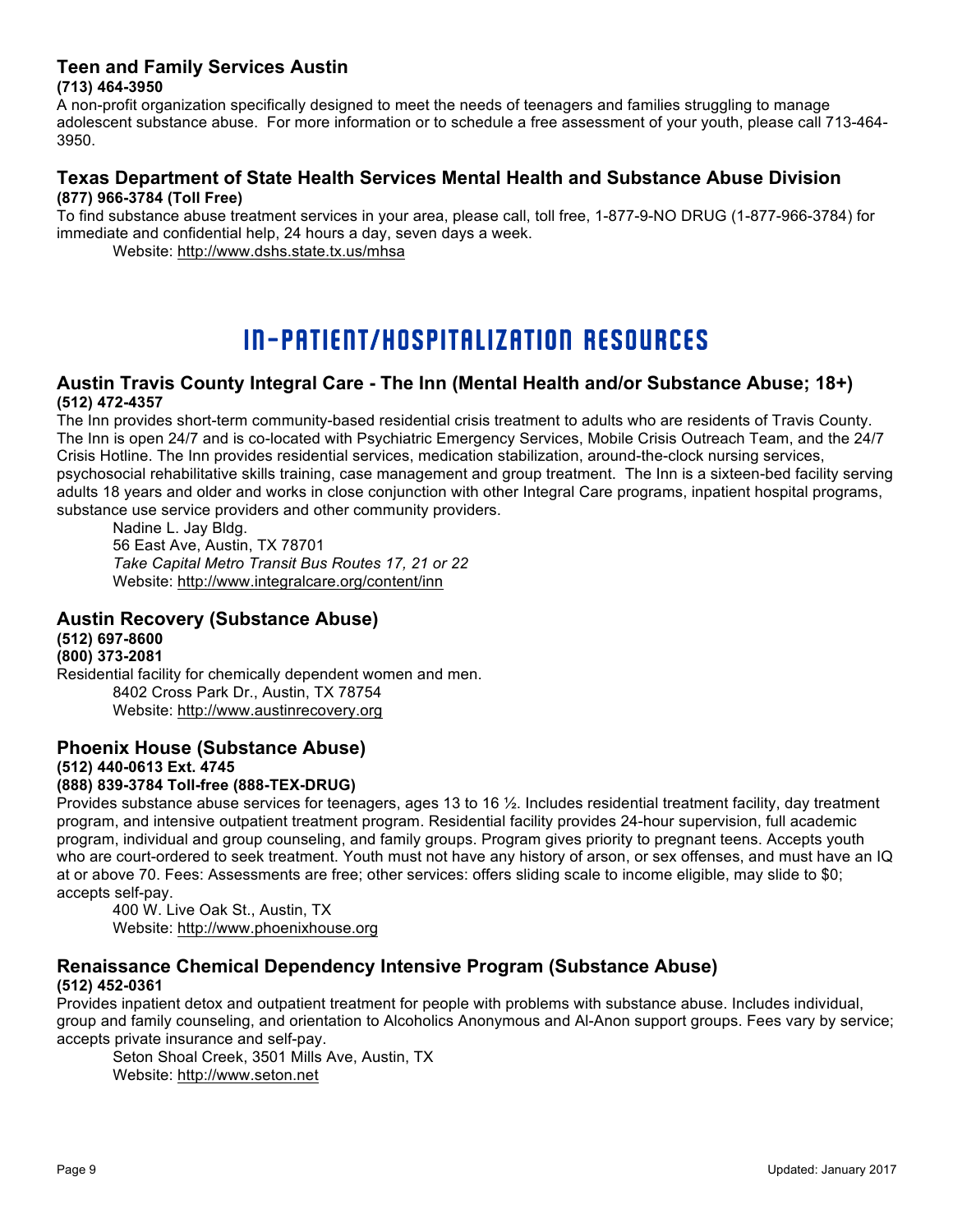#### **Seton Shoal Creek Hospital (Mental Health and/or Substance Abuse) (512) 324-2000**

Offers stabilization for patients dealing with issues such as emotional crises, depression, and drug and alcohol dependence on a 24-hour basis. For those individuals requiring less intensive, longer-term treatment, outpatient services are offered. Licensed staff members are on-call 24 hours a day to address the mental health needs of patients and their families. The hospital facilitates a wide range of support groups that meet on a regular basis.

3501 Mills Ave, Austin, TX 78731

# RESOURCES FOR YOUTH IN/AGING OUT OF FOSTER CARE

# **ACTS (After Care Transitional Services) Program at LifeWorks**

**(800) 414-5457 (Toll Free)**

**(512) 735-2425**

Case management, crisis intervention, resource referral and additional life skills education for youth leaving or out of foster care.

8913 Collinfield Dr., Austin 78758 Website: http://www.lifeworksaustin.org

# **Austin Community College (ACC) Campus Champions**

**(512) 223-5106**

Campus champions on each ACC campus to assist youth in/out of foster care with any aspect of ACC college life. Call to get contact info for your campus. Coordinator: Loretta Edelen.

### **Education Training & Voucher Program**

**(210) 332-8521 (877) 268-4063** 

#### **(210) 208-5605 fax**

Provides postsecondary educational and training vouchers (ETV) to eligible youth who are in/aged out of foster care, or who are adopted from foster care after turning 16 years old.

Region 7 ETV Coordinator: Marisol Lopez, marisol.lopez@bcfs.net

#### **Foster Care Alumni of America (FCAA)**

Connect the alumni community, promote advocacy and to ensuring opportunity for people in and from foster care. Website: http://www.fostercarealumni.org

#### **STAR Health**

#### **(866) 218-8263 (Toll Free)**

Behavioral Health Services (IMH-Integrated Mental Health). STAR Health provides healthcare to children in the Texas foster care program. Superior HealthPlan (Superior) offers the services under a contract with the Texas Health and Human Services Commission (HHSC). Superior works with many doctors, clinics and hospitals to care for children in foster care. STAR Health members can get regular checkups, exams, primary care and specialist care when needed. Superior wants to help all children in foster care get well and stay well.

Website: https://www.fostercaretx.com/welcome-to-star-health/

# **Texas Foster Youth Justice Project**

#### **(877) 313-3688 (Toll Free)**

Help current and former foster youth understand their legal rights, provide legal advice, assistance, guidance and representation in enforcing foster youth rights, and educate the general public about the legal needs and concerns of foster youth.

Website: http://www.texasfosteryouth.org

#### **Texas Youth Connection**

Provides benefits and other information for youth aging out of care in Texas. Website: http://www.dfps.state.tx.us/txyouth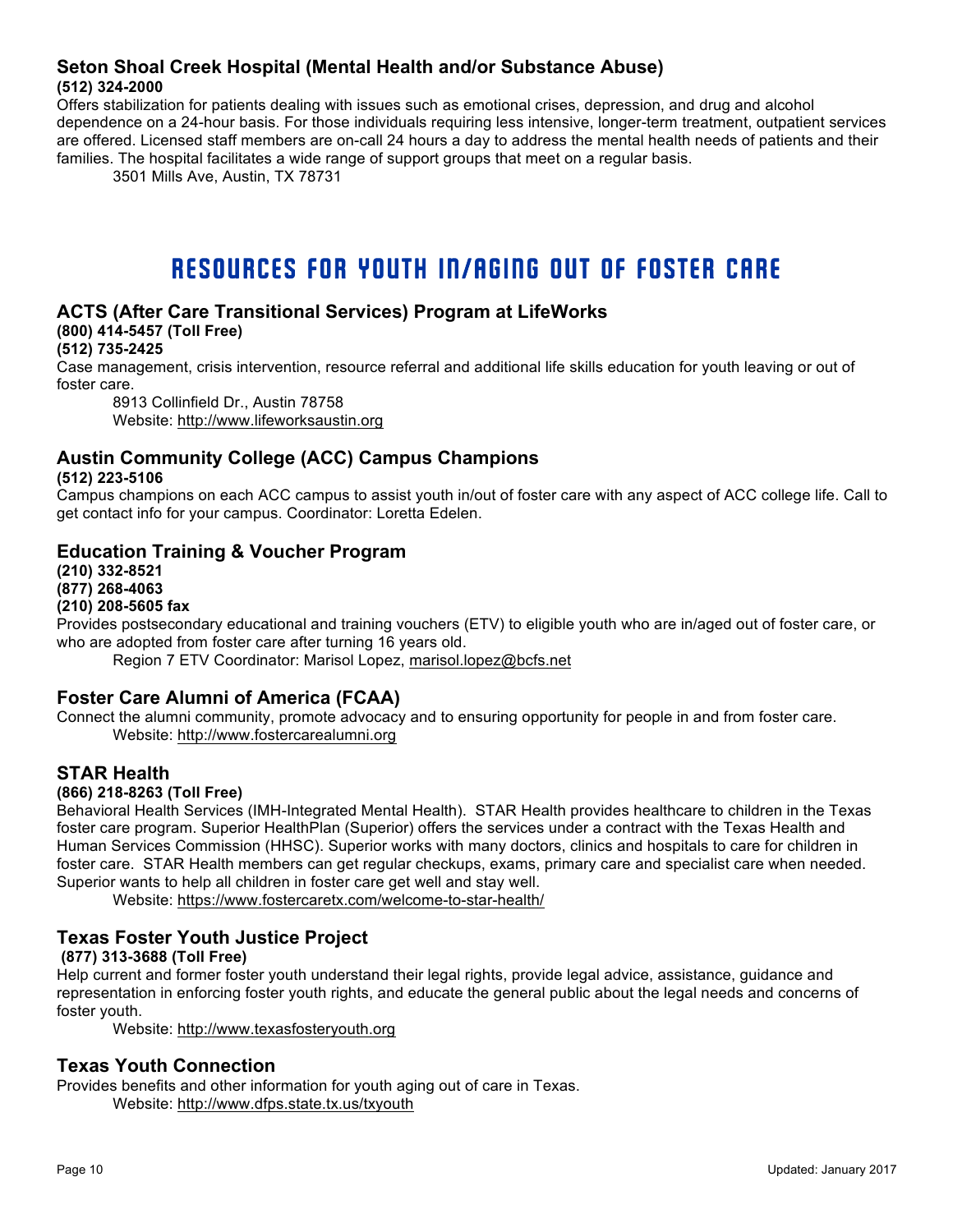#### **Youth Resource Center at LifeWorks (512) 735-2180**

(for non-foster care youth, too) After Care Transitional Services, local workforce partnership, GED prep classes, case management & counseling, access to computers, and job search information.

8913 Collinfield Dr., Austin 78758 Website: http://www.lifeworksaustin.org

# GLBTQ SUPPORT (Gay, Lesbian, Bisexual, Transgendered, & Questioning)

# **ALLGO**

#### **(512) 472-2001**

This is an organization for GLBTQ people of color. ALLGO seeks to identify LGBT people of color priorities and strategies as they relate to anti-violence and immigrant/refugee rights.

701 Tillery St., Austin, TX 78702

Website: http://www.allgo.org

#### **Ambiente Joven**

This is a Spanish language site for Latino/a LGBTQ youth on sexual health issues and issues of concern. Website: http://www.ambientejoven.org

# **Equality Texas**

#### **(512) 474-5475**

Advocates and lobbies for the elimination of discrimination based on sexual orientation and gender identity/expression. Website: http://www.equalitytexas.org

#### **GLBT National Help Center**

#### **(800) 246-7743 (Toll Free)**

Telephone and email peer-counseling, factual information, and local resources for cities across the United States Website: http://www.glnh.org/talkline

# **GLBTQ Peer Listening Line**

**(800) 399-7337 (Toll Free)** Help, information, referrals, and support for a range of issues.

#### **National Youth Advocacy Coalition**

A national social justice organization working with LGBTQ young people to strengthen the role of youth in the LGBTQ movement.

Website: http://www.nyacyouth.org

#### **Out Youth**

#### **(512) 419-1233**

Peer support groups, counseling, educational programs, social activities and community outreach for gay, lesbian, bisexual, transgender, and questioning youth 12 to 19 in Austin and Central Texas.

909 E. 49 ½, Austin, TX 78751 Website: http://www.outyouth.org

#### **Pflag Austin**

#### **(512) 302-3524**

For parents or family members seeking information about how to support GLBTQ youth in your life or to get support for yourself.

Website: http://pflagaustin.org/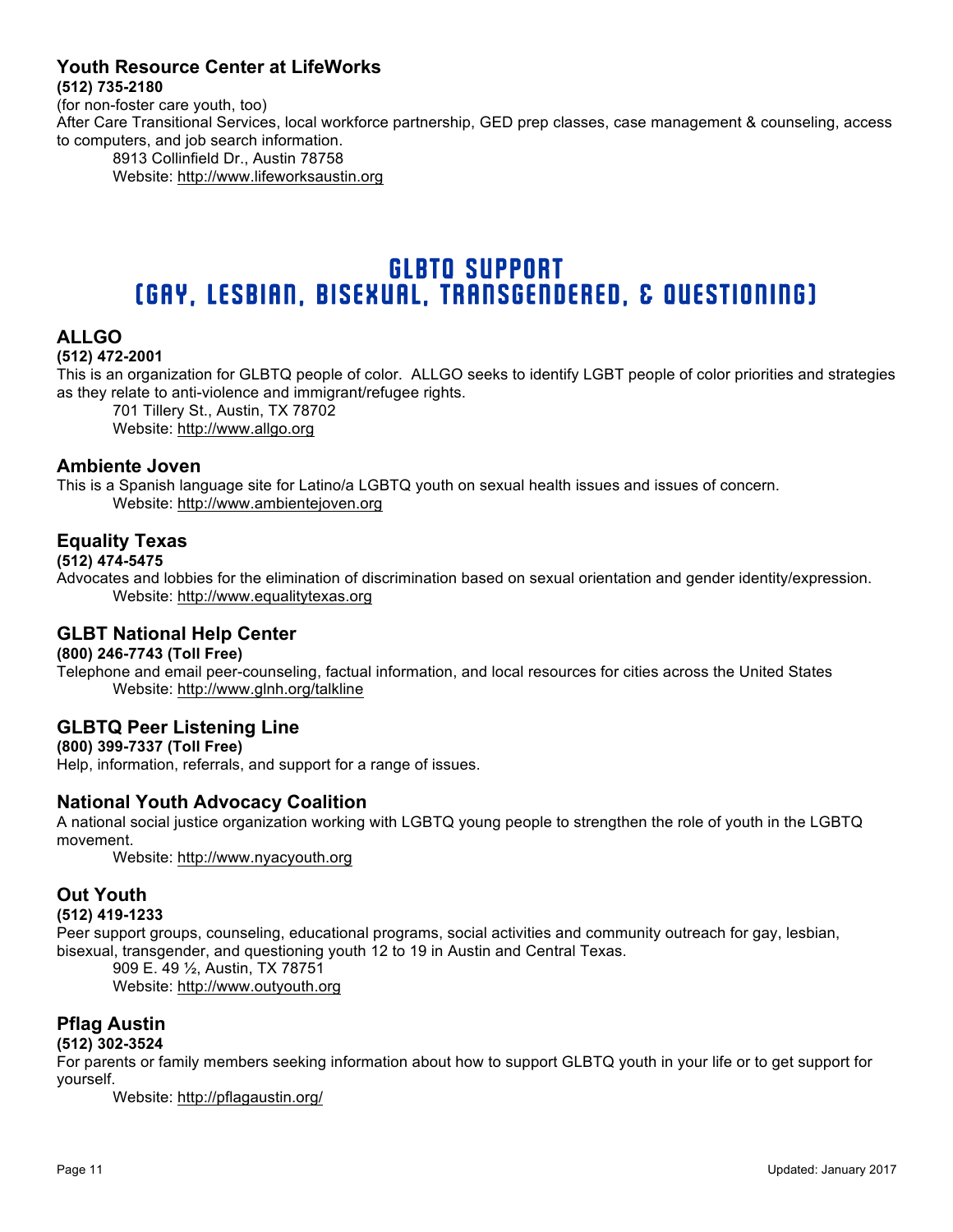#### **The TREVOR Project (866) 488-7386 (Toll Free) Text TREVOR to (202) 304-1200**

Help for lesbian, gay, bisexual, transgender and questioning youth. Trained counselors are here to support you 24/7. If you are a young person in crisis, feeling suicidal, or in need of a safe and judgment-free place to talk. TrevorChat is a free, confidential and secure instant messaging service that provides live help to LGBTQ youth. Available 7 days a week (3:00 p.m. - 9:00 p.m. ET / 12:00 p.m. - 6:00 p.m. PT). TrevorText is a confidential and secure resource that provides live help for LGBTQ youth with a trained specialist, over text messages. Available on Fridays (4:00 p.m. - 8:00 p.m. ET / 1:00 p.m. - 5:00 p.m. PT). Text the word "Trevor" to 1-202-304-1200. Standard text messaging rates apply.

# **Waterloo Counseling**

#### **(512) 444-9922**

Support and provide services to gay, lesbian, bisexual, transgender, and questioning youth ages 12 to 19 in Austin and Central Texas. We offer peer support groups, counseling, educational programs, social activities and community outreach.

314 E Highland Mall Blvd #301, Austin, TX 78752 Website: http://www.waterloocounseling.org

# RESOURCES FOR BASIC NEEDS/FINANCIAL ASSISTANCE

# **Jonestown Community Center – Travis County Health and Human Services and Veterans Service**

#### **(512) 854-1500**

On-staff social worker provides clinical case management services to any residents of Travis County who want to develop a plan and create change in their lives. All Travis County residents are eligible to receive social work services; however eligibility criteria do apply for financial assistance and other programs. Services include:

- One Time Rent/Mortgage Assistance
- Financial Assistance for Utilities
- Home Repairs and Energy Efficiency Home Repair
- Clothing Closet
- Social Work Services
- Case Management Services
- **Brief Counseling Services**

18649 FM 1431 Ste. 6A, Jonestown, TX Website: https://www.traviscountytx.gov/health-human-services/individuals-families/jonestown

#### **St. Mary, Our Lady of the Lake Catholic Church - Society of St. Vincent de Paul (512) 267-2644**

Call to make an appointment Monday-Friday, 9:30am -3pm; Church volunteers visit clients in their homes. Provides emergency financial assistance for people living within service area. Provides assistance with rent, utilities, and gasoline. 6100 Lohman Crossing Rd., Lago Vista, Texas 78645

# **All Saints Episcopal Church**

#### **(512) 476-3589**

Sign up for assistance in person on Tuesday mornings at 6 a.m. only. Call first, on any day, to see how long the current sign-up list is. Provides limited financial assistance, usually no more than \$20-30, to help pay for: utilities, housing expenses, medical expenses, transportation expenses, education expenses, work boots, etc.

209 West 27th Street, Austin, Texas 78705

#### **Austin Resource Center for the Homeless (512) 305-4100**

Provides emergency shelter. 400 Nueces, Austin, Texas 78701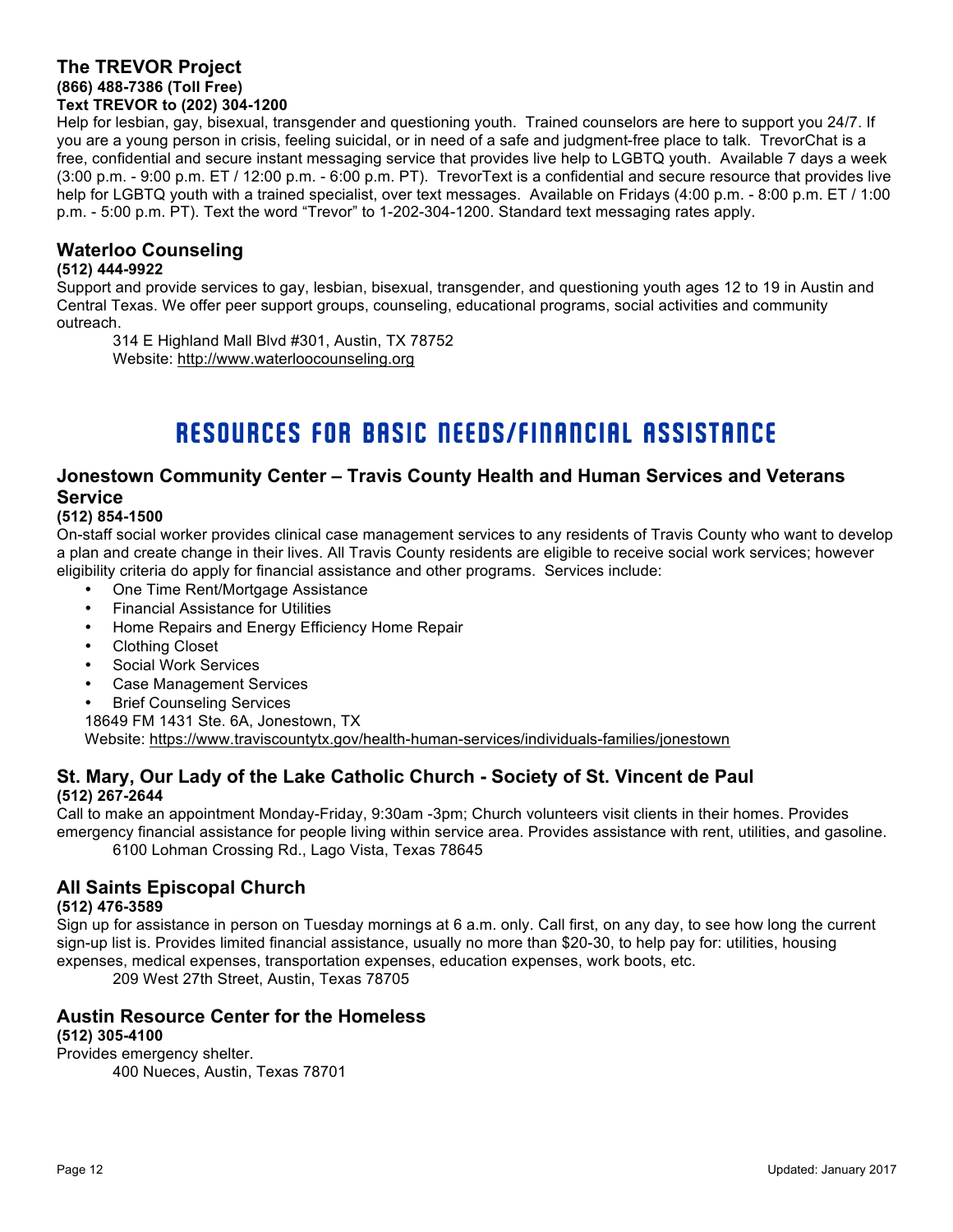# **Caritas of Austin**

**(512) 472-4135**

Monday, Wednesday, Thursday - 8am – 4:45pm. Tuesday - 8am – 6:45pm. Friday - 8am – 11:45am. Provides financial assistance with rent for eligible people who have lived in their housing for a minimum of 30 days. Assistance with current month only. 611 Neches Street, Austin, Texas 78701

# **El Buen Samaritano**

#### **(512) 439-0700**

Provides emergency assistance with groceries, clothing, and health services. 7000 Woodhue Drive, Austin, Texas 78704

### **Gethsemane Lutheran Church**

#### **(512) 836-8560**

Tuesday - 1:30pm - 3:45pm.

Provides assistance with food and clothing. Food pantry provides ingredients for 2-3 meals and may be accessed up to every 60 days.

200 West Anderson Lane, Austin, Texas 78752

# **Greater Mt. Zion Church Community Assistance Center**

#### **(512) 469-9020**

Must Schedule an Appointment. Provides limited financial assistance with rent, water, gas, and past due electric bills. Also assists with single-use bus passes on a case-by-case basis.

1809 Pennsylvania Avenue, Austin, Texas 78702

# **Holy Cross Catholic Church - Society of St. Vincent de Paul**

#### **(512) 472-7210**

Tuesday, Thursday - 9am – 11:30am.

Provides emergency financial assistance with rent and utilities (gas, water, electricity). Provides vouchers for clothing, food, and furniture to be used at the St. Vincent de Paul Thrift Store.

1610 East 11th Street, Austin, Texas 78702

# **Immanuel Lutheran Church**

#### **(512) 251-4168**

Wednesday - 1pm – 4pm.

Provides financial assistance for rent and utilities (gas, electric, water). Assistance is usually for no more than \$50. Funds are usually depleted by July of each year. Must visit the North Rural Community Center in person for a referral: 15822 Foothill Farms, Pflugerville, TX 78660 (located just north of FM 1825).

500 Immanuel Road, Pflugerville, Texas 78660

#### **Lake Travis Crisis Ministries (512) 266-9810**

Wednesday - 5:30pm – 7:30pm. Thursday - 10am – 12pm. Provides limited financial assistance for rent, mortgage, utilities (electric, water, and gas), gasoline, eyeglasses, longdistance bus tickets, and the cost of a GED test.

107 South RR 620 Suite 112, Austin, Texas 78734

# **Manos de Cristo**

#### **(512) 477-7454**

Tuesday, Wednesday, Thursday - 8:30am -11:15am.

Provides a clothing closet offering gently used clothing for infants, children and adults, depending on availability. Women may select 2 outfits; men may select one outfit, plus one additional shirt; and children may select 1 outfit.

4911 Harmon Avenue, Austin, Texas 78751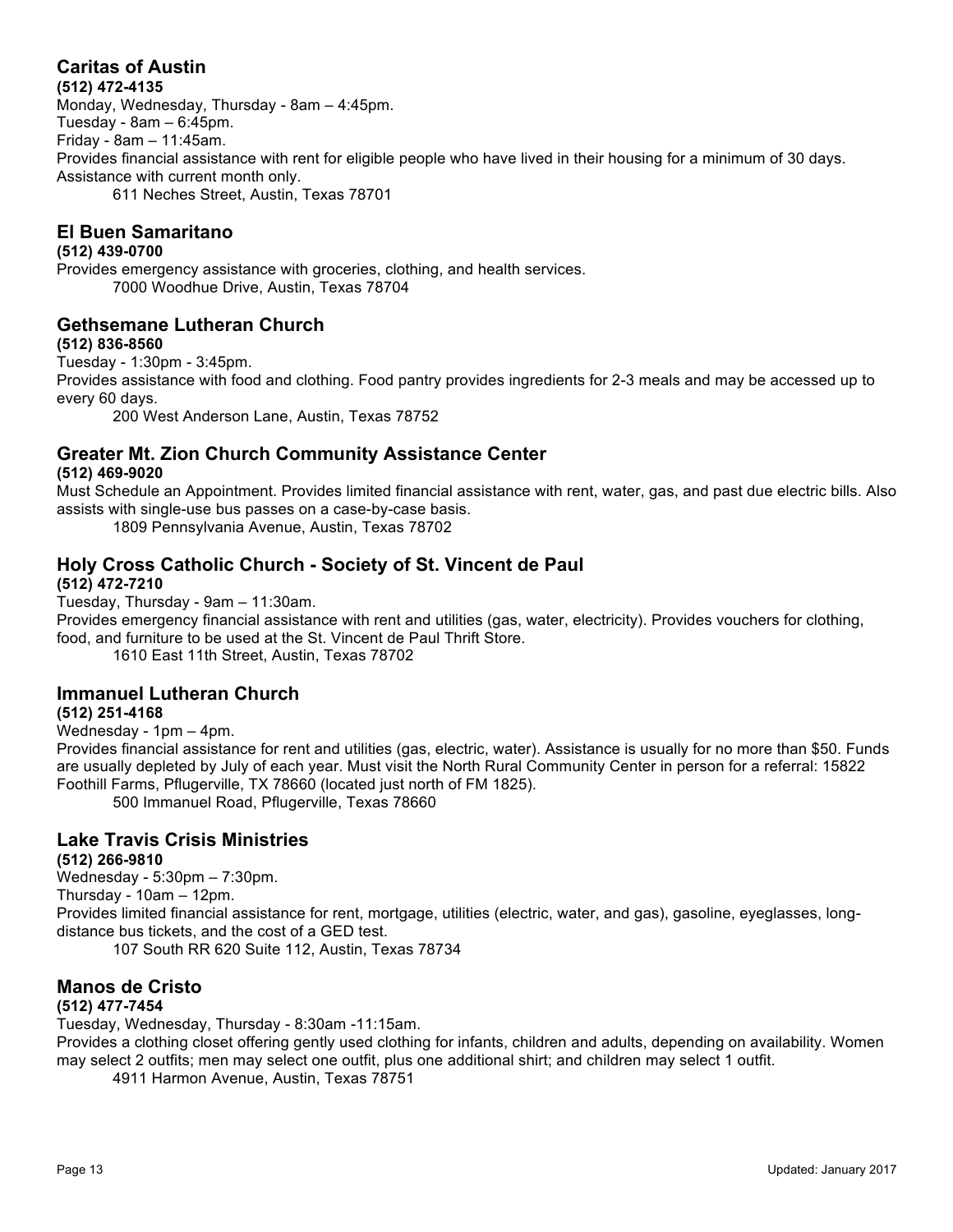# **Master's Hand**

**(512) 832-781** Monday - 9am – 1pm. Provides a food pantry and clothing closet. Clothing closet may have adult and children's clothing, baby clothes, work clothing, and work shoes/boots, depending on current stock. 202 W. Elliott Street, Austin, Texas 78753

#### **North Austin Christian Church (512) 836-3282**

Monday - 6:30pm -8:30pm. 3rd Friday of the month - 2pm – 3pm. Provides a food pantry for people in need. Food is distributed at the rear of the church. Sometimes carries a limited supply of baby formula, baby food, and diapers. 1734 Rutland Drive, Austin, Texas 78758

#### **Our Lady of Guadalupe Catholic Church (512) 478-7955**

Tuesday, Wednesday, Thursday – 9am – 12pm. Provides limited emergency financial assistance for rent and utilities (electric, water, gas). 1206 East 9th Street, Austin, Texas 78702

# **Salvation Army Social Services Center**

**(512) 476-1111**

Services provided for ANYONE: Dinner, message board, individual PO Box, shoes, job resource information, showers, laundry facilities, and TV viewing.

501 East 8th Street, Austin, Texas 78701

#### **San Francisco Javier Catholic Church - Society of St. Vincent de Paul (512) 243-3603**

Monday-Friday - 10am – 3pm.

Provides emergency financial assistance with portion of rent and utilities (gas, electric or water), and partial assistance with prescriptions. Provides gasoline assistance in some emergencies.

9110 Hwy. 183 South, Austin, Texas 78747

# **Shoreline Christian Center**

#### **(512) 983-1048**

Monday, Tuesday, Thursday, and Friday -10am -4pm.

Saturday -11:30am.

Provides assistance with food, clothing, IDs, job placement, transitional housing referrals and SSDI attorney referrals. On Saturdays, provides a full worship and hot meal service.

#### **St. Elizabeth Catholic Church - Society of St. Vincent de Paul (888) 801-7837**

Food pantry: Monday, 6pm – 7pm; Thursday - 7:30am-11am.

Financial assistance: Answering machine is active Monday-Friday, 10am – 3pm.

Provides emergency financial assistance with electric, water, gas, and prescription bills. Also may provide clothing and household goods vouchers.

1520 North Railroad Avenue, Pflugerville, Texas 78660

# **St. Louis Catholic Church**

#### **(512) 419-1667**

Monday-Friday - 9:30am-12pm.

Provides emergency financial assistance on a case-by-case basis with rent, rental deposit, mortgage, utilities (electric, water, gas), prescription drugs, eyeglasses, IDs/birth certificates, single-use Capital Metro bus passes, cost of a GED test, and criminal background check fees.

7601 Burnet Road, Austin, Texas 78757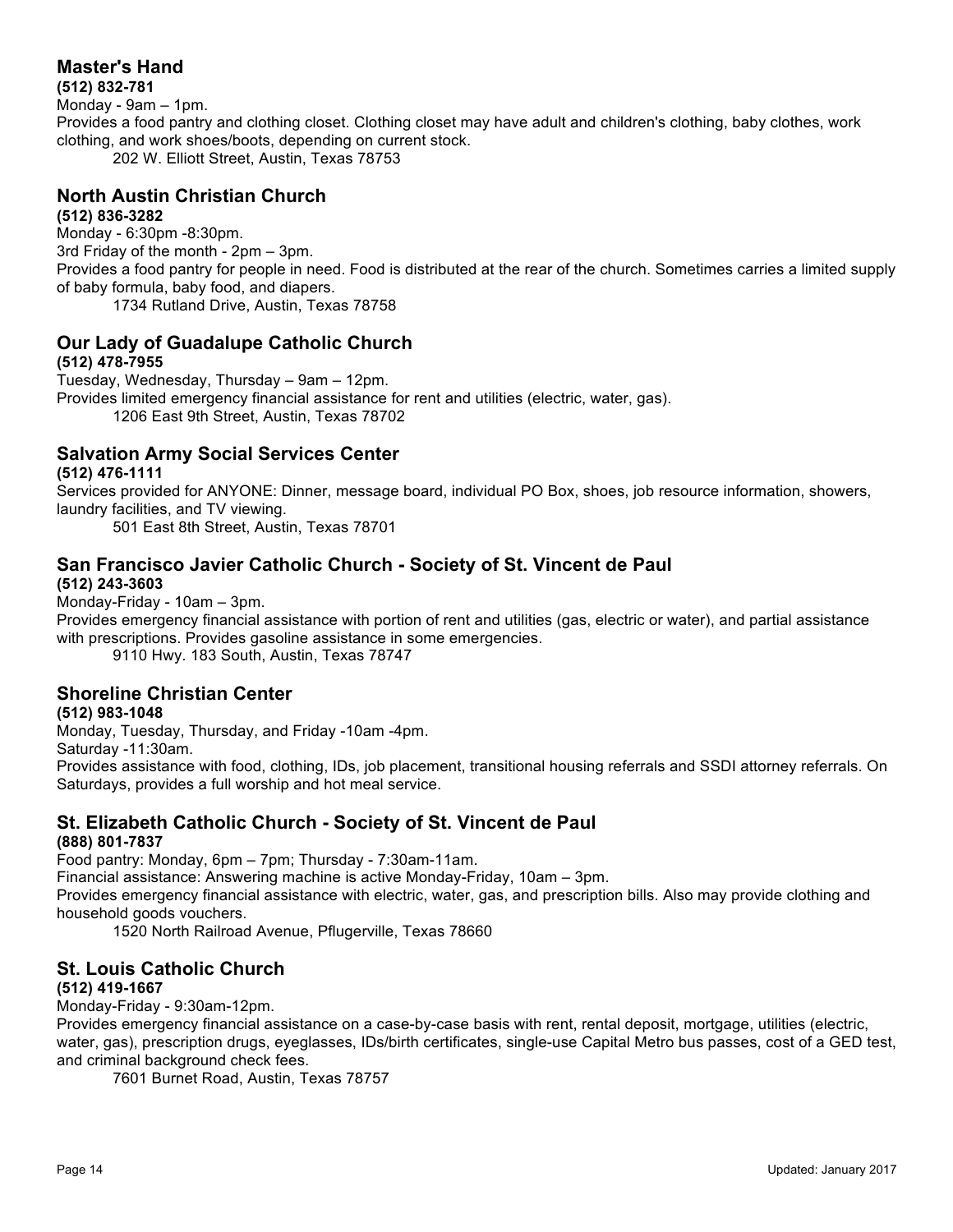# **St. Matthew's Episcopal Church**

#### **(512) 345-8314**

Call Thursday 9am -12pm. Provides assistance with rent, water, electric and gas bills. Rent needs to be past due. Will not help with closed utility accounts. May help with payment for transitional housing if individual has lived in the housing for at least 90 days. Committee takes 30 days to process requests for assistance.

8134 Mesa Drive, Austin, Texas 78759

# **St. Paul Catholic Church - Society of St. Vincent de Paul**

#### **(512) 280-4460 ext. 120**

Monday, Tuesday, Thursday – 9am - 12pm.

Provides emergency financial assistance with rent, rental deposit, first month's rent, mortgage, utilities (gas, electric, water), and prescriptions.

10000 David Moore Road, Austin, Texas 78748

#### **St. Theresa Catholic Church - Society of St. Vincent de Paul (512) 451-5121**

Calls accepted every day, 9am -5pm; Messages are forwarded to volunteers once a week to return calls. Provides emergency financial assistance with rent (including for transitional housing/shelter), rental deposits, first month's rent, mortgage, motel vouchers, utilities (electric, gas, water), telephone bills, utility/telephone hookup fees, prescription drugs, gasoline vouchers, moving costs, eyeglasses, contact lenses, and eye exam bills.

4311 Small Drive, Austin, Texas 78731

### **Texas Department of State Health Services**

Provides TANF, Medicaid, and food stamps. Emergency assistance referrals.

| Website: http://www.dshs.state.tx.us |  |
|--------------------------------------|--|

### **Travis County Family Support Services**

#### **(512) 854-9130**

Provides emergency assistance to Travis County Residents with low income. Includes clothing, rent, utilities, prescription expense, diapers, and food.

2201 Post Rd. #200, Austin, TX 78704 Website: http://www.co.travis.tx.us/health\_human\_services/family\_support\_services

# **The Helping Hands Center**

**(512) 472-2298**

Tuesday - 9am -12pm. 1st and 3rd Saturday of the month – 9am -12pm.

Provides a clothing closet for Travis County residents in need. People may access the clothing closet once every month. 1161 San Bernard Street, Austin, Texas 78702

# **Trinity Center at St. David's Episcopal Church**

#### **(512) 617-0945**

Provides financial assistance to people who are experiencing homelessness or poverty. On Thursdays, assists up to 10 people with identification cards, birth certificates, and prescription co-pays. Also provides a lottery for 24-hour Capital Metro bus passes for up to 30 people.

304 East 7th Street, Austin, Texas 78701

#### **University Avenue Church of Christ (512) 476-9584**

Families may call to make appointments for the current week (Do not leave message on machine): Monday - 9am-12pm. Provides limited amounts of financial assistance for rent, mortgage, gas, electricity, water, prescriptions, medical bills, orthopedic shoes, glasses, Texas ID cards, birth certificates, criminal background check fees and other emergency needs.

1903 University Avenue, Austin, Texas 78705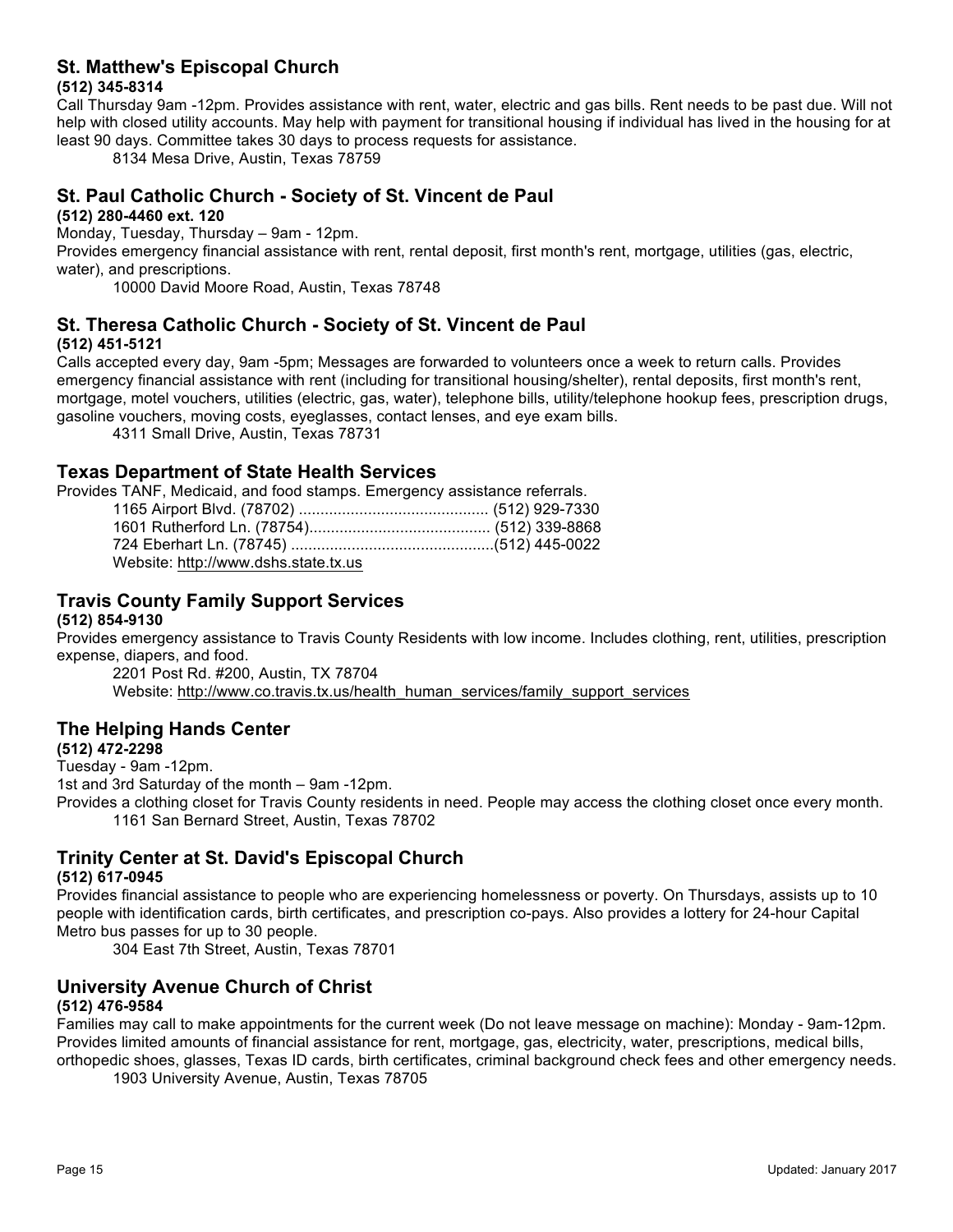#### **University United Methodist Church (512) 478-9387**

Saturday - 9:30am -11am. Provides free clothing for children, and clothes for men and women (limit to 3 outfits/items per week). May also provide household items if available (very limited supply). 2409 Guadalupe Street, Austin, Texas 78705

#### **Westover Hills Church of Christ (512) 345-6386**

Appointments on 2nd and 3rd Thursday of month – 1pm - 4pm. Call the prior Tuesday, 8:30 a.m. to schedule appointment; Accepts first 15 calls. Provides a food pantry and some rental and utility assistance when funds are available. 8332 Mesa Drive, Austin, Texas 78759

**WIC (Women, Infants, & Children) Program (800) 942-3678 (512) 972-4942**

Offers breastfeeding and nutrition information, immunizations, and vouchers for nutritious foods and baby formula.

# JOB READINESS, TRAINING, & RESOURCES

# **Arthur B. DeWitty Job Training Center**

#### **(512) 472-5718**

Offers the opportunity to apply for Austin City jobs. 2209 Rosewood Avenue Suite 210, Austin, Texas 78702 Monday - 8am-5pm Tuesday - 8am-12pm Wednesday - 9 am-6pm Thursday, Friday - 8am-4pm

# **Austin Academy**

**(512) 326-8655** Offers job training. 2101 South I-35 #109, Austin, Texas 78741

# **Austin Area Urban League**

#### **(512) 478-7176**

Offers job readiness, training and placement counseling, employment board and referrals. 1033 La Posada Drive, Austin, Texas 78752

# **Capital IDEA**

#### **(512) 457-8680**

Provides long-term job training and support services to adults. Monday-Friday, 8am – 5pm. P.O. Box 1784, Austin, Texas 78767

# **Childcare Solutions (Workforce Solutions)**

**(512) 597-7191** Monday-Thursday - 7:30am - 6:30pm. Friday - 8am – 5pm. Provides subsidized childcare assistance for eligible families with low to moderate income. 6505 Airport Blvd. Suite 101-C, Austin, Texas 78752

# **Construction Gateway Training Program**

#### **(512) 381-4214**

Provides free intensive preparation and transition into high-demand construction trades. Counseling, job placement, and personal development offered.

4175 Freidrich Lane #200, Austin, Texas 78744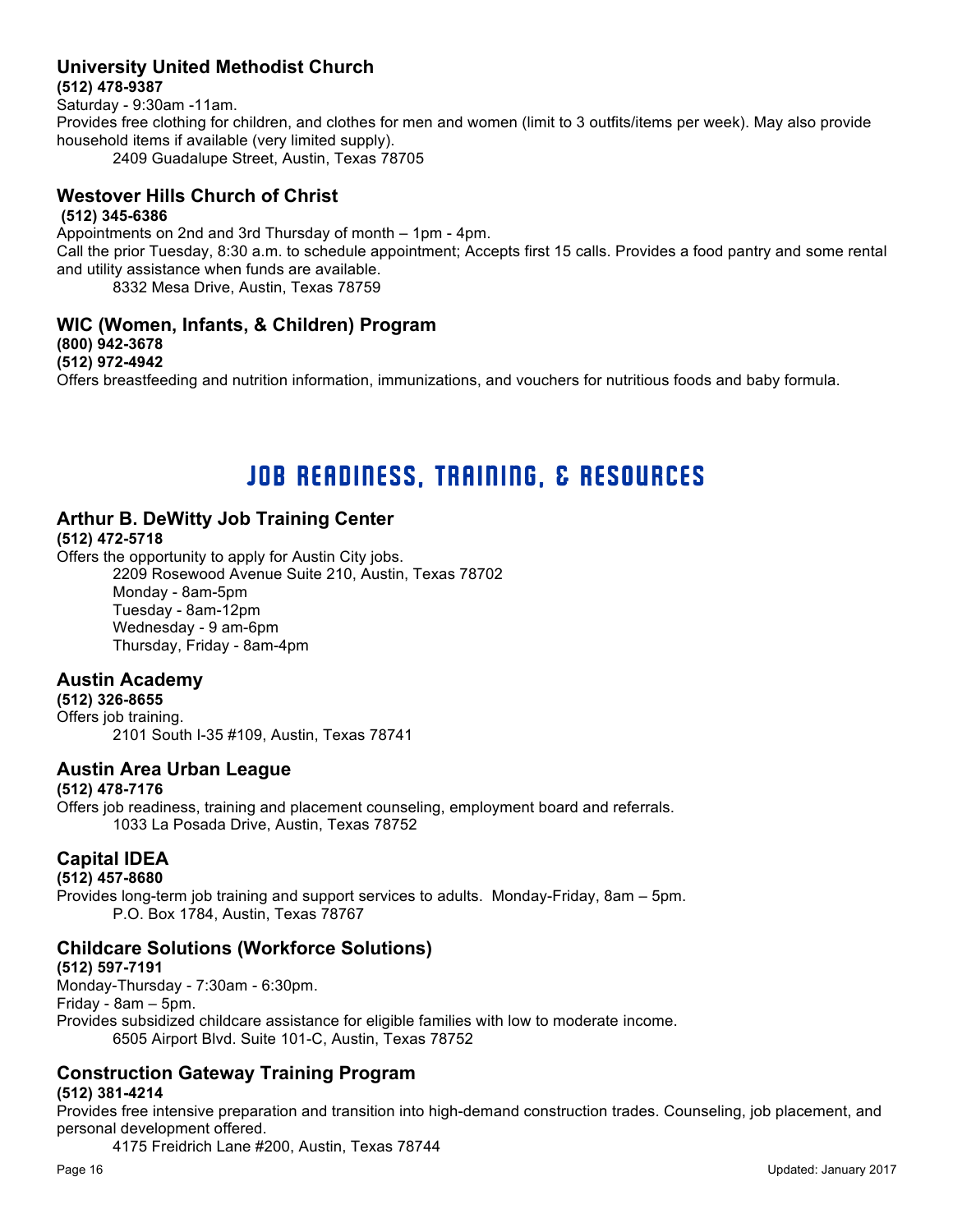# **(DARS) Texas Department of Assistive and Rehabilitative Services**

## **(800) 628-5115 (Toll Free)**

Offers job placement, counseling & guidance, deaf interpreter, assisting device, and training for people with mental or physical disability to enable them obtain employment.

4800 N. Lamar Blvd, Austin, TX 78756 Website: http://www.dars.state.tx.us

#### **Dress for Success**

#### **(512) 916-4322**

Monday, Wednesday – 10am – 2pm. Tuesday, Thursday - 10am – 7pm. 1st and 3rd Saturday of the month 10am – 2pm. Provides interview suits, confidence enhancement, and career development for women with low income who are seeking employment. Clients receive one suit when they have a job interview and a second suit when they obtain employment. 701 Tillery A-5, Austin, Texas 78702

# **Easter Seals - Workforce Development Program**

**(512) 440-7819**

Provides on-the-job training, supported employment, and support services for adults. 315 East St. Elmo, Austin, Texas 78745

#### **Ecology Action of Texas - Work Adjustment Training Program (512) 322-0000**

Provides vocational training and work experience for people with disabilities. 707 East 9th Street, Austin, Texas 78701

# **Lisa's Hope Chest**

**(512) 457-0999**

Tuesday, Thursday - 4:30pm -7pm.

Saturday – 10am -2pm.

Provides gently-used men's and women's professional clothing for people seeking employment and for people recently employed but without funds to purchase new clothing.

3110 Manor Road Suite A, Austin, Texas 78723

# **Project Rio**

#### **(800) 453-8140 (Toll Free)**

Provides employment services, job referrals, and case management for ex-offenders. 101 East 15th Street - Room 506-T, Austin, Texas 78778

# **Texas Workforce Commission - WorkSource**

**(512) 381-4200**

Monday-Thursday - 7:30am - 6:30pm.

Friday - 8am - 5pm.

Provides job search seminars, on-site interviews by various employers, use of technology, and access to job bank databases.

4175 Freidrich Lane #200, Austin, Texas 78744

# **Workforce Development Centers – Rural Capital Area**

#### **(866) 518-0575 (Toll Free)**

Provides employment related services that include career information, job search assistance and job listings. Website: http://www.workforcesolutionsrca.com/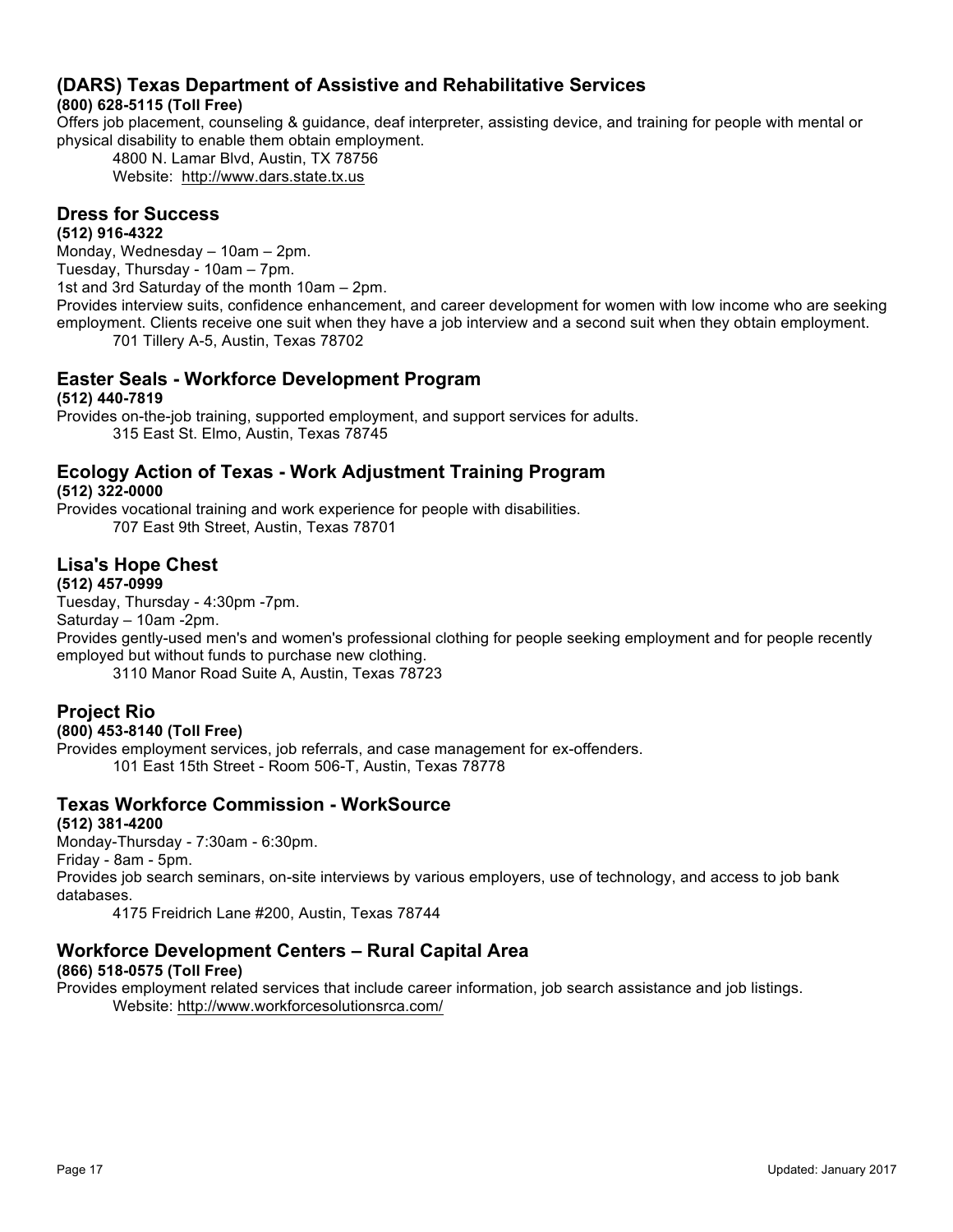# HEALTH RESOURCES

#### **Austin Travis County Medical Assistance Program (MAP) (512) 972-5300**

Program pays for medical and dental care for eligible Austin and Travis county residents with low income. Some services require a copayment, and all services must be obtained through MAP network providers.

1111 E. Cesar Chavez, Austin, Texas 78702

#### **Austin/Travis County Health & Human Services Health Centers - North Rural Center (512) 251-6094**

Provides primary health care services. Monday-Friday - 8am – 5pm. 15822 Foothill Farms, Pflugerville, Texas 78660

# **Blackstock Family Health Center**

#### **(512) 324-8600**

Call to make an appointment. Monday-Friday - 8am – 5pm. Provides general outpatient medical services in a primary care setting. Includes physical exams (well-child and well-woman), treatment for acute illnesses and injuries, care for chronic illnesses, immunizations (including flu and hepatitis), and laboratory services(diabetes management education and medication reviews), gynecology, pregnancy testing, family planning information, prenatal care, pediatrics and mental health counseling.

1313 Red River Suite 100, Austin, Texas 78701

### **Central Health Eligibility Services**

#### **(512) 978-8130**

Assist Travis County residents in finding the right health care coverage, including:

- Medical Access Program (MAP)
- **Medicaid**
- Children's Health Insurance Program (CHIP)
- CHIP Perinatal
- Health Insurance Marketplace

#### **Immunization Branch**

#### **(512) 458-7284**

Provides information by phone related to immunizations for children and adults. 1100 West 49th Street, Austin, Texas 78756

#### **Manos de Cristo Dental Clinic**

#### **(512) 477-2319**

Children ages 5 and older are seen on a walk in basis, first 20 patients, on Tuesday and Thursday beginning at 8 a.m. Offers low-fee dentals services.

1201 East Cesar Chavez Austin, Texas 78702

#### **Medicaid/STAR Health**

#### **(866)-912-6283**

Health insurance provider for foster youth.

| (866) 287-3419                               |
|----------------------------------------------|
| (866) 218-8263                               |
| (800) 252-8263                               |
| (866) 642-8959                               |
| (866) 912-6283 #7                            |
| (877) 633-8747                               |
| (866) 912-6283                               |
| (866) 912-6283                               |
| (800) 925-9126                               |
| Family Planning Services Smart Start Program |

# **People's Community Clinic**

#### **(512) 478-4939**

Provides a confidential, full-service health clinic for adolescents, ages 11-19. Focus is on treating the whole person. Provides complete physical exams, prenatal care, family planning, and sports physicals.

2909 N. I-35, Austin, Texas 78722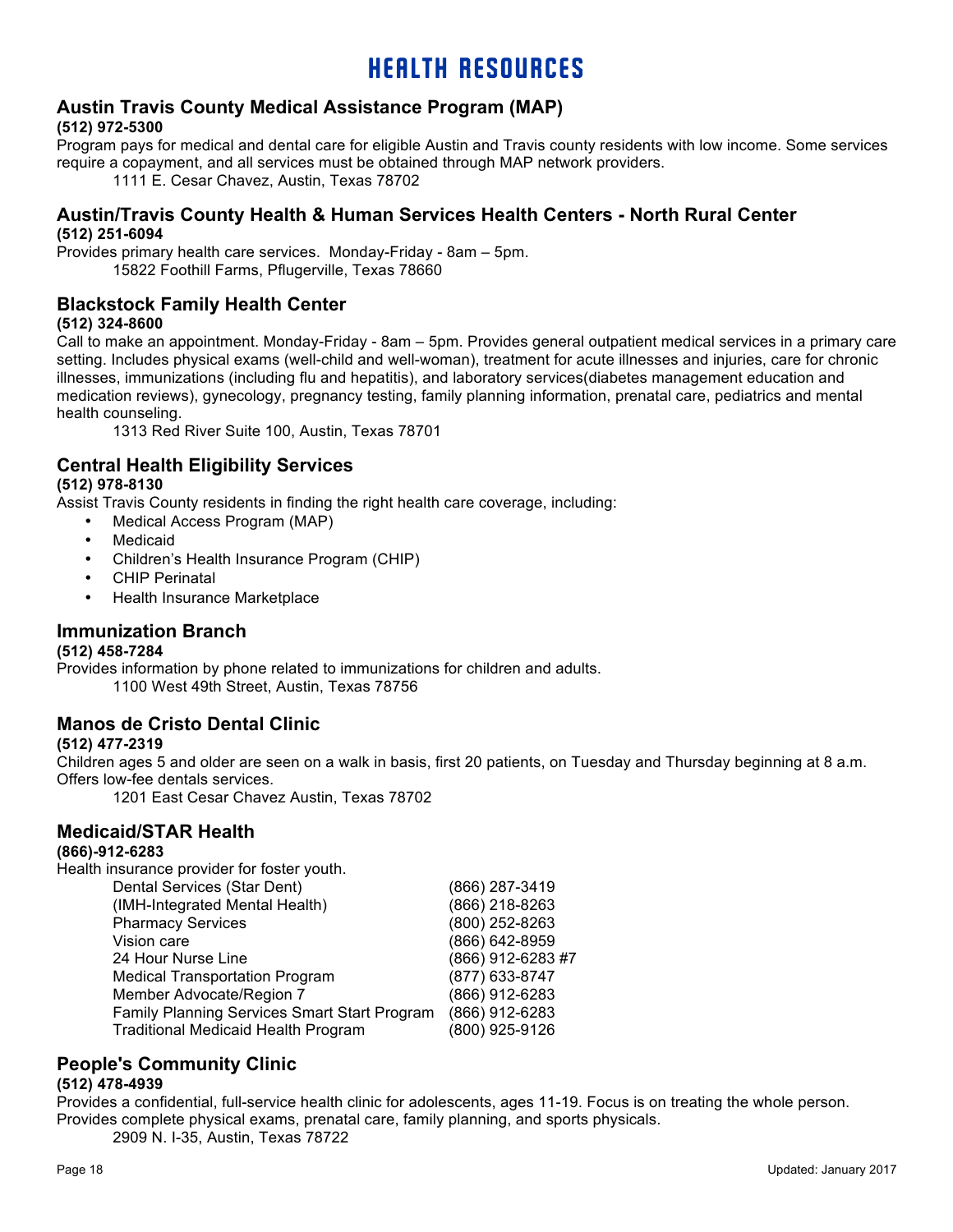# **Planned Parenthood of the Texas Capital Region**

#### **(512) 275-0171**

All services confidential. Family planning, pregnancy tests and exams, birth control education; referrals for social services. Downtown Center/ Teen Clinic.......................................(512) 477-5846

1823 East 7th St., Austin, TX 78702 North Clinic ....................................................................(512) 331-1288 Research Blvd., Ste. 250, Austin, TX 78758 Website: http://www.ppaustin.org

# **Quality Vision Eyewear**

#### **(512) 462-0001**

Provides low-cost eye exams and eyeglasses for people receiving Medicaid and post-surgery Medicare. 2800 South IH-35 #125, Austin, Texas 78704

# **RBJ Clinic**

#### **(512) 972-4820**

Provides free HIV and STD testing. 15 Waller Street, Austin, Texas 78702

# **Royal Eyes - Discount Eyewear Program**

#### **(512) 458-3937**

Provides discounted eyewear for people with low income. 9515 North Lamar #136, Austin, Texas 78753

### **Shots for Tots**

**(512) 972-5520**

Provides free immunizations, Hepatitis A and B vaccinations, and tuberculosis screening. 1000 Toyath Street, Austin, Texas 78703

# **Volunteer Healthcare Clinic of Austin**

Provides access to high quality health care and prevention education for eligible patients. To be eligible, a patient must:

- Have no form of health insurance or health care coverage (i.e. no MAP, Medicaid/CHIP, private insurance, etc.)
- Meet income guidelines (less than 200% of the Federal Poverty Income Level)
- Present a Photo ID
- Present Proof of current Travis County address (ID, utility bill, lease agreement, etc.)
- Walk-In Clinic for Acute/Primary Care Tuesday & Thursday evenings at 6:00 pm

4215 Medical Parkway, Austin, Texas 78756 Phone: (512) 459-6002 Email: info@volclinic.org Website: http://www.volclinic.org/

# **WIC (Women, Infants, & Children) Program**

**(800) 942-3678 (Toll Free) (512) 972-4942** Offers breastfeeding and nutrition information and vouchers for nutritious foods and baby formula.

# **WIC Immunization Program**

# **(800) 942-3678 (Toll Free)**

Provides free immunizations to children participating in the WIC program.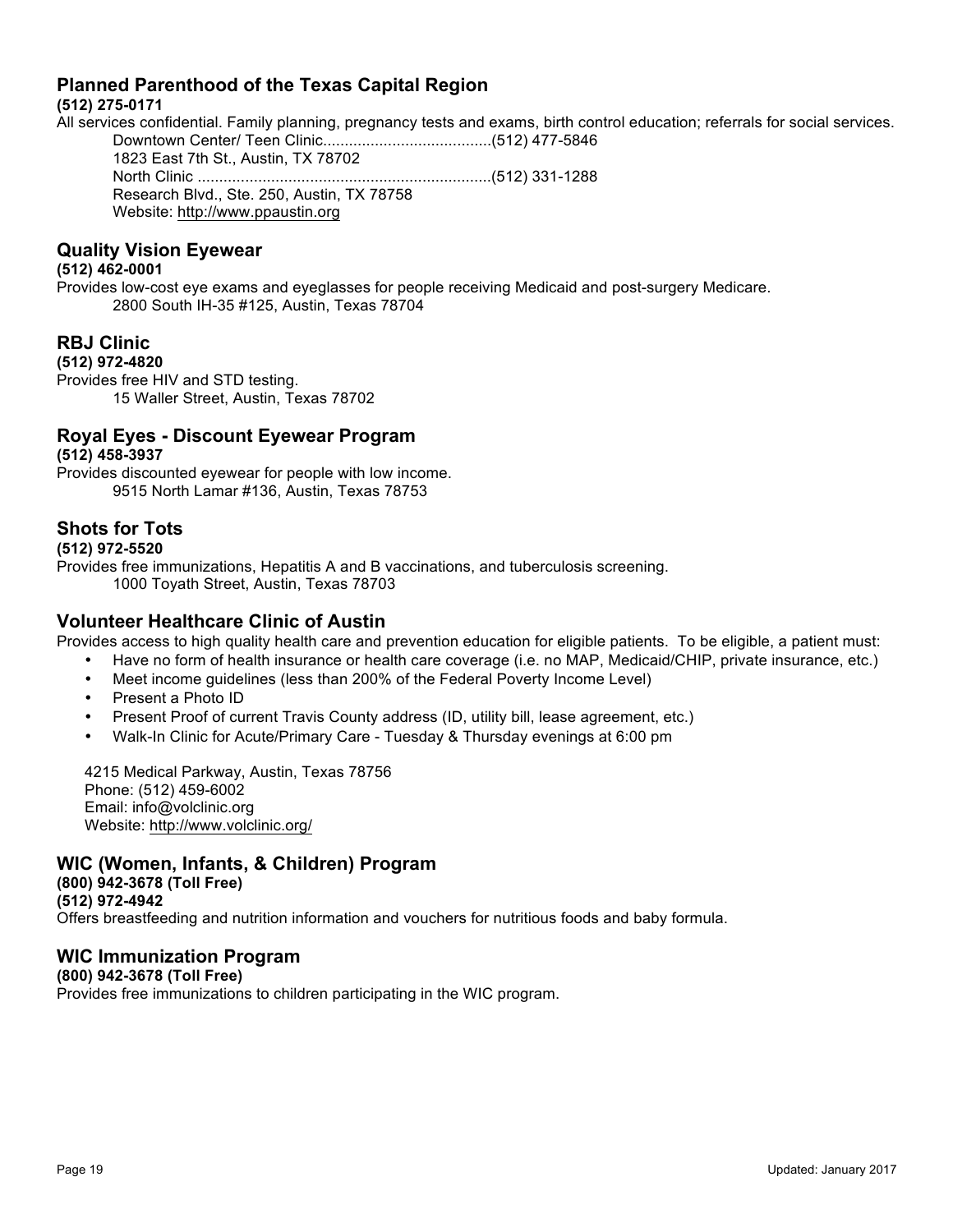# LEGAL RESOURCES

# **Attorney General's Office – Child Support Enforcement**

#### **(800) 252-8014**

Assistance in establishing or collecting child support payments, establishing paternity or locating absent parent. Website: https://www.oag.state.tx.us/cs/about/index.shtml

# **Texas Department of Health – Bureau of Vital Statistics**

#### **(888) 963-7111**

Birth, death, marriage, divorce records as requested. Fees for copies; some record requests will require I.D. Call for information on hours, fees, record waiting periods, etc.

1100 W 49th St, Austin, TX 78756

## **CASA of Travis County**

#### **(512) 459-2272**

Court appointed advocates for cases of child abuse and/or neglect. 7701 N Lamar Blvd, Ste 301, Austin, TX 78752 Website: http://www.casatravis.org

### **Family Law Hotline - Austin**

#### **(512) 476-1866**

Provides free legal advice related to family law. Callers may also be referred to attorneys who give free 30-minute consultations or agencies that provide free representation.

Website: http://www.texasadvocacyproject.org/

### **Family Violence Legal Line - Austin**

#### **(512) 476-5770**

Provides free legal advice regarding matters of domestic violence, family law, divorce, and child custody, physical or sexual abuse of children.

> (512) 206-3700 (512) 869-0886

#### **Social Security Administration**

#### **(800) 772-1213 (Toll Free)**

Provides Social Security/SSI information as well as applications for Social Security card.

| 1029 Camino La Costa, Austin, TX 78752 |
|----------------------------------------|
| 104 Parkview Dr, Georgetown, TX 78626  |
| Website: http://www.ssa.gov            |

#### **Teen Justice Initiative**

**(512) 225-9579** Advocates for survivors of teen dating violence.

# **Texas Advocacy Project**

Provides free legal services to victims of domestic violence and sexual assault.

| <b>Family Violence Legal Line</b>                      | (512) 476-5770   |
|--------------------------------------------------------|------------------|
| Family Law                                             | $(512)$ 476-1866 |
| Sexual Assault Legal Line                              | (512) 225-9290   |
| Website: http://www.texasadvocacyproject.org/index.php |                  |

#### **Texas Department of Health Services – Birth Certificates**

Birth certificates for persons born in Texas. Can be ordered online.

1100 West 49th St, Austin, TX 78756 Website: http://www.dshs.state.tx.us/vs/reqproc/certified\_copy.shtm

# **Texas Foster Youth Justice Project**

#### **(877) 313-3688 (Toll Free)**

Help current and former foster youth understand their legal rights, provide legal advice, assistance, and guidance and representation in enforcing foster youth rights.

Website: http://www.texasfosteryouth.org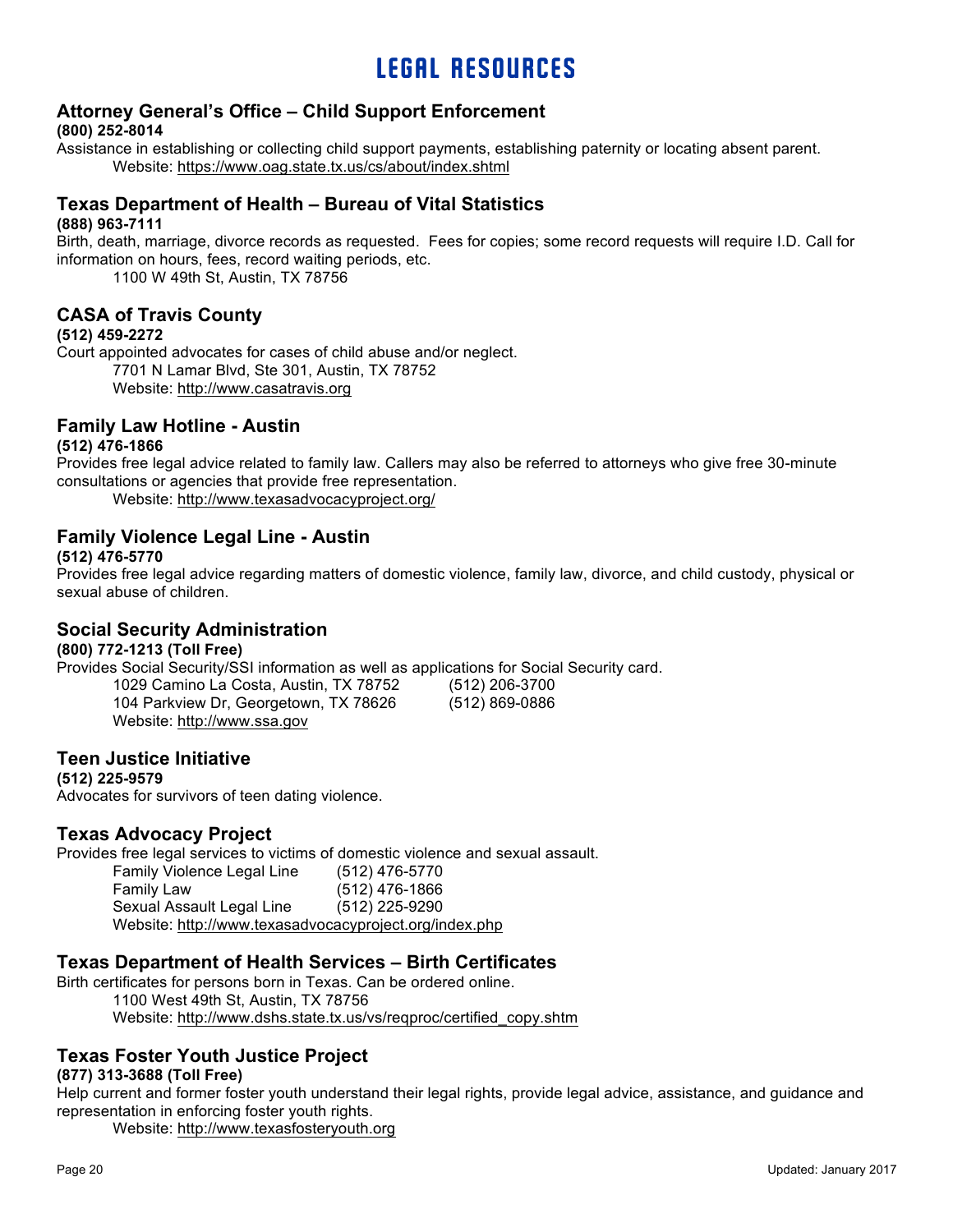# PREGNANCY & PARENTING RESOURCES

# **Breastfeeding/Nutrition**

#### **La Leche League**

**(847) 519-7730**

**(800) 525-3243**

Support groups with information on breast feeding and parenting. To talk to an accredited leader, for location and times: Website: http://www.lalecheleague.org

# **Mom's Place (WIC Breastfeeding Resource Center)**

#### **(512) 719-3010**

Breastfeeding information is available to public by calling Mom's Place. Private consultations are available for all mothers with WIC and Medicaid benefits; call ahead for an appointment.

8701 B. Research Blvd, Austin, TX 78758

### **Pflugerville Pregnancy Resource Center**

**(512) 670-1777**

Monday, Wednesday, Thursday – 10am – 5pm.

Saturday – 10am – 2pm.

Provides free and confidential services for women experiencing an unplanned pregnancy. General services include pregnancy testing, non-medical sonograms, adoption counseling, lay counseling, home visits, maternity clothing, baby clothing, other baby items when available (formula, diapers, new or gently used blankets, sheets, walkers, cribs, strollers, and car seats by donation), referrals to agencies that perform STD testing and referrals to other community agencies. Educational services include classes on parenting, budgeting, and bible study. Clients have access to a computer lab.

101 North 3rd Street, Pflugerville, Texas 78660

#### **WIC (Women, Infants, & Children) Program**

**(800) 942-3678** 

**(512) 972-4942**

Offers breastfeeding and nutrition information, immunizations, and vouchers for nutritious foods and baby formula.

# **Parenting Classes**

# **Austin Child Guidance Center**

**(512) 451-2242** "Moving Through" class for divorcing parents.

# **Center for Child Protection—Parenting Education Classes**

#### **(512) 472-1164**

This program is designed to assist parents in developing the skills and tools necessary to feel more successful as a parent. The Parenting Education Class is appropriate for any parent/caregiver who is open to learning additional skills/tools for improving their relationship with and ability to manage children. A therapeutic component is involved in each session to address family of origin issues, identifying protective factors and risk factors, recognizing triggers, and changing negative cycles of interaction between family members. Classes meet on Tuesday nights from 6:00 to 7:30 p.m. in 7-week sessions. A Thursday morning class from 9:30 to 11:00 a.m. will also be offered. Childcare for younger children is available. Client must contact (512) 472-1164 to register.

Website: http://www.centerforchildprotection.org/

#### **Center for Successful Fathering**

**(512) 335-8106**

Seminars and materials on fathering.

#### **Child Inc.**

**(512) 451-7361**

Early childhood education Head Start Program. Website: http://www.childinc.org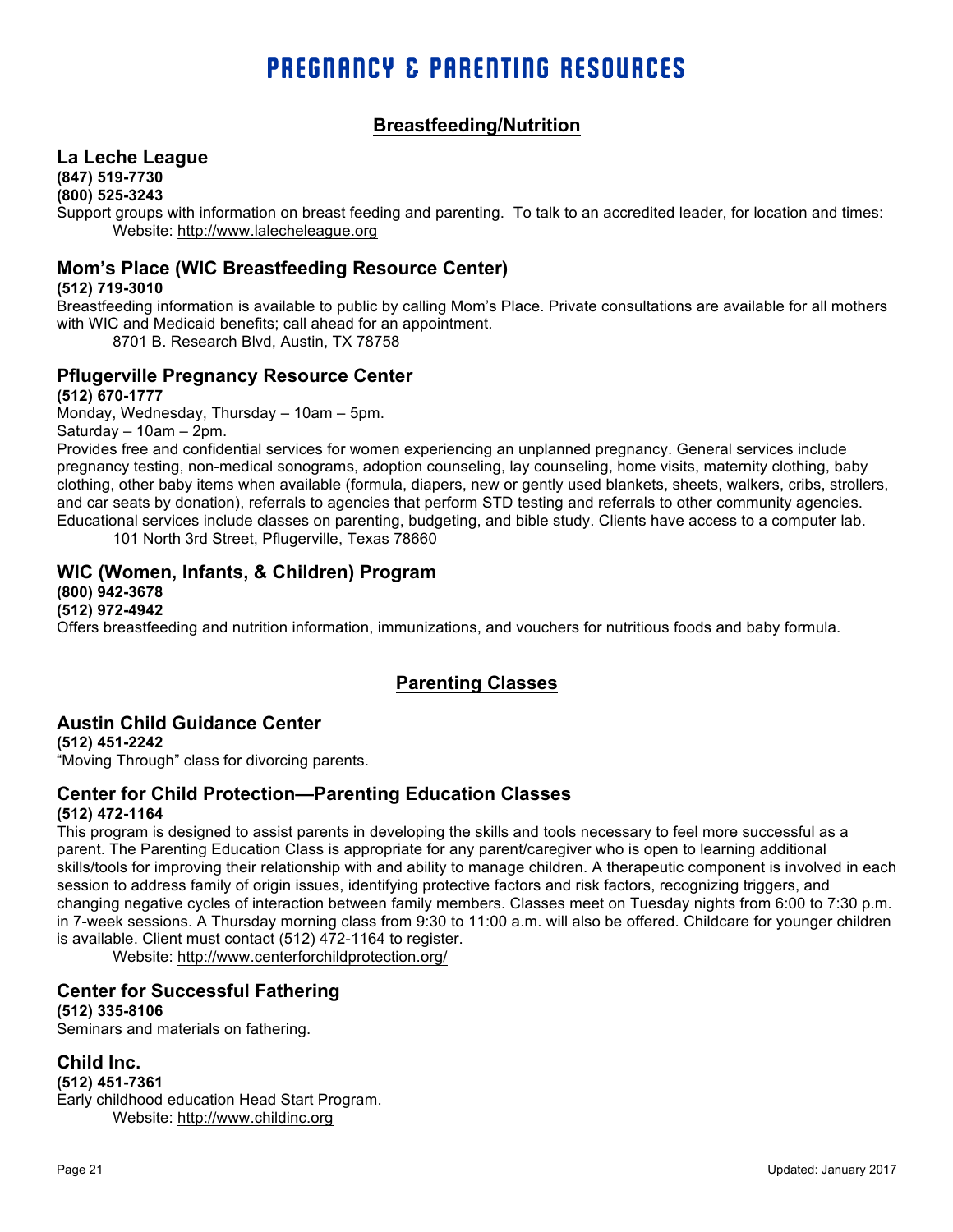# **Children in the Middle**

**(512) 451-7337** Parenting skills and support for divorcing couples.

# **ECI (Early Childhood Intervention) – Infant Parent Program**

#### **(512) 472-3142**

Works with families with children who have developmental delays (birth to 3 years of age). Currently serving community with home visitors. Service based on client's zip code. Bilingual services available.

1717 West 10th St, Austin, TX 78703 Website: http://www.integralcare.org

# **Jewish Family Services**

#### **(512) 250-1043**

Counseling, support groups, and parenting seminars are offered. Website: http://www.shalomaustin.org

### **Lifeworks Teen Parent Program**

#### **(512) 735-2119**

Program for teen fathers and teen mothers. Call for services. Website: http://lifeworksaustin.org/

# **Texas Fatherhood Initiative**

#### **(512) 453-5056**

Resource center to raise public awareness on responsible fathering. Website: http://www.fatherhood.org

# **YWCA-Common Ground Program**

#### **(512) 326-1222**

Cooperative Parenting and Divorce, a Common Ground parenting program, offers a quarterly parenting program designed for separated and divorced parents. The program focuses on letting go of negative feelings, how these feelings affect the children, and better strategies for parents to use.

Website: http://www.ywcaaustin.org

# **Pregnancy Support**

#### **Agape Pregnancy Resource Center (512) 248-8200**

Provides free, confidential, faith-based services for women experiencing an unplanned pregnancy. Offers information on pregnancy, adoption, and parenting support.

104 E. Main St, Round Rock, TX 78664 Website: http://www.agapeprc.org

# **Any Baby Can Child & Family Resource Center**

#### **(512) 454-3743**

Prenatal and parenting program, Healthy and Fair Start Program, ECI-- Early Childhood Intervention, Community Classes—ESL, Parenting Classes, parent resource library, toy lending library, and food pantry (for clients only).

1121 E. 7<sup>th</sup>, Austin, TX 78702 Website: http://www.abcaus.org

# **Annunciation Maternity Home**

#### **(512) 864-7755**

Free full service home for young women (14 years and up) who are in crisis pregnancies. 3610 Shell Rd, Georgetown, TX 78628

Website: http://www.thematernityhome.org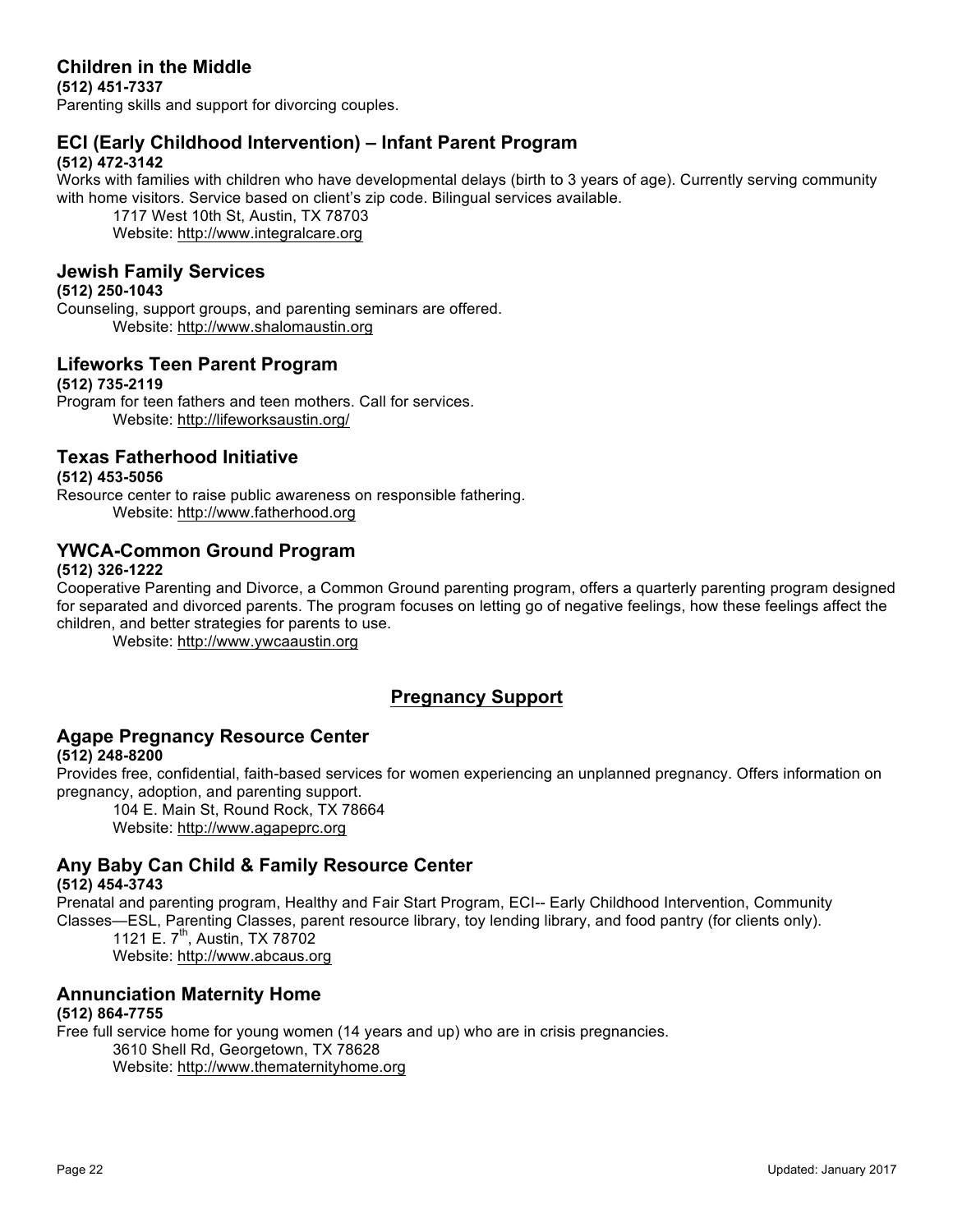# **Austin Pregnancy Resource Center**

#### **(512) 476-7774**

Confidential services. Free pregnancy tests, free ultrasound. Parenting classes, life skills classes, and computer lab / classes to enhance career growth. Adoption referrals.

2717 Rio Grande, Austin, TX 78705 Website: http://www.austprc.org

#### **El Buen Samaritano Episcopal Center (512) 439-0700**

Offers classes in ESL, citizenship (English), GED (English), Adult Basic Education (Spanish), and computer skills (Spanish). Also offers childbirth education classes.

7000 Woodhue Austin, Tx78745 Website: http://www.elbuen.org

# **Gabriel Project Life Center**

#### **(512) 236-0144**

Matches volunteers with women in any stage of pregnancy as mentors. May also assist with baby and toddler items. 1625 Rutherford Lane, Austin, TX 78754

Website: http://www.austindiocese.org/gabriel\_project.php

# **Hispanic Prenatal Helpline**

#### **(800) 504-7081 (Toll Free)**

Provides toll free helpline that answers questions regarding pregnancy in both English and Spanish. Offers referrals to local prenatal health care service providers.

#### **LifeWorks Teen Parent Services**

#### **(512) 735-2100**

Case management services to expectant/parenting teens in Austin/Travis County to encourage teens to stay in school, to prevent subsequent pregnancies, and teach positive parenting skills.

835 N Pleasant Valley Rd, Austin, TX 78702 Website: http://www.lifeworksaustin.org

# **Lutheran Social Services**

#### **(512) 459-1000**

Counseling for unplanned pregnancy, adoption counseling, foster care treatment centers. 8305 Cross Park Drive Austin, TX 78754 Website: http://www.lsss.org

#### **Marywood Children and Family Service**

#### **(512) 472-9251**

Parenting videos, birthing classes, and counseling, Advocacy, education and referral services 1625 Rutherford Ln., Austin, TX 78754 Website: http://www.marywood.org

# **Planned Parenthood of the Texas Capital Region**

#### **(512) 275-0171**

All services are confidential and include family planning, pregnancy tests and exams, birth control education, and referrals for social services.

Downtown Center/ Teen Clinic.......................................(512) 477-5846 1823 East 7th St, Austin, TX 78702 North Clinic ....................................................................(512) 331-1288 Research Blvd., Ste. 250, Austin, TX 78758 Website: http://www.ppaustin.org

#### **Sarah's House**

#### **(512) 219-8322**

Provides a Christian program for expectant, single mothers. The home houses adult women, ages 18 and older, and provides shelter and encouragement for women.

12170 Pond Springs Rd., Austin, TX. 78729

Website: http://www.breathoflifesite.org